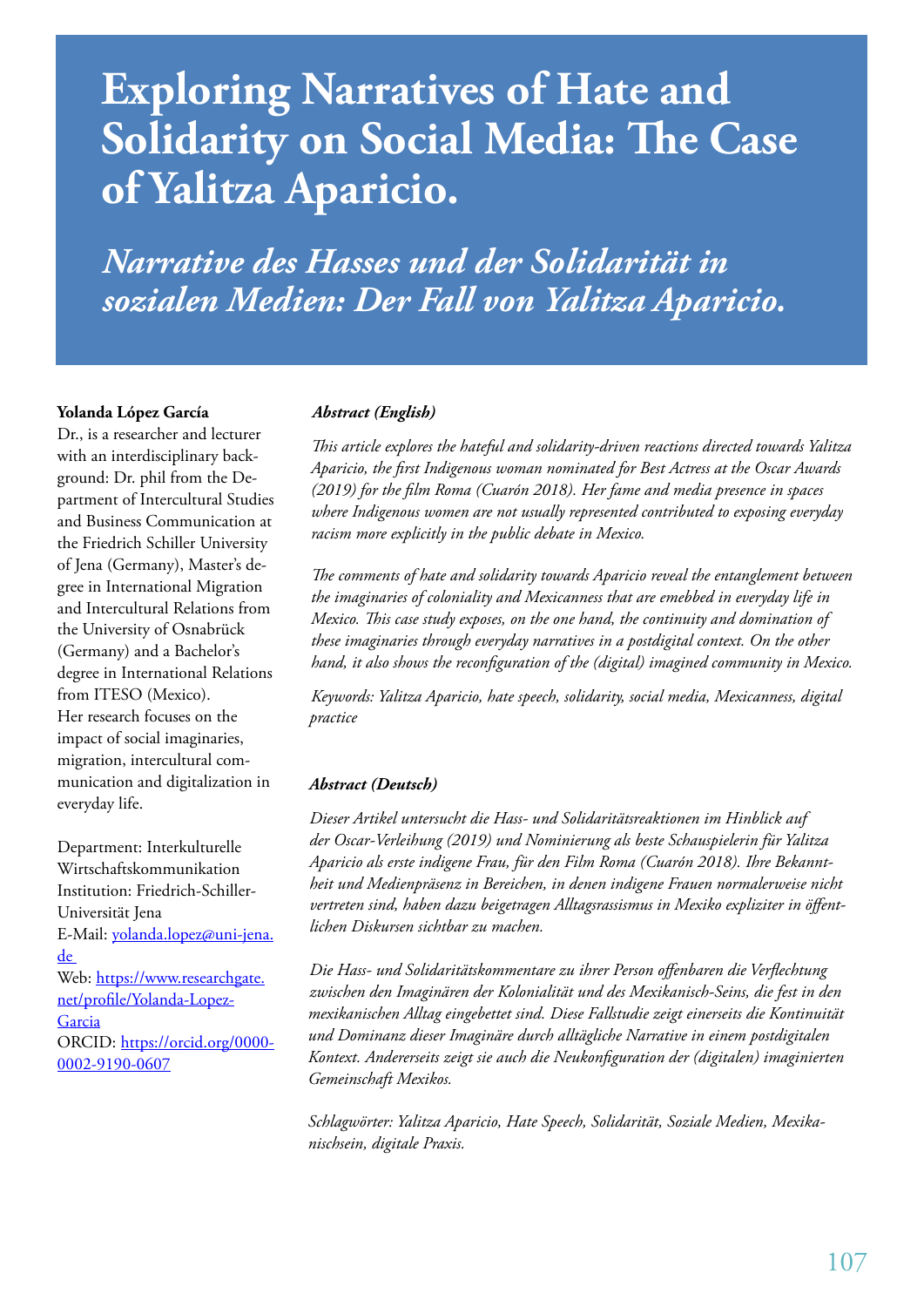# **1. Introduction**

Alfonso Cuarón wrote and directed the autobiographical film Roma, which was released in December 2018 on Netflix. Based on Cuarón's childhood memories of the 1970s in the Roma neighbourhood of Mexico City, the film received several international nominations and awards in various categories. Not just the film itself and the director were honoured, but the leading actresses Marina de Tavira depicting Cuarón's mother and Yalitza Aparicio Martínez with the role of Cleo, Cuarón's former nanny, also received recognition for their work. Aparicio received a number of nominations, of which her nomination as Best Actress in a Leading Role at the Oscars carried the most media attention. This nomination is symbolically important as Aparicio is the first Indigenous Mexican woman nominated in the history of the Oscars and the second Mexican woman ever to be nominated in that category, following Salma Hayek for her role in Frida (2002) (Shattuck 2019). All of the nominations and awards created a media buzz, attracting international and national attention. Time's magazine ranked Aparicio's as the best performance of 2018 and she was listed as one of the 100 most influential artists from 2019 (Cuarón 2019). She appeared on the cover of international magazines such as the Hollywood Reporter, Vanity Fair with fellow Oscar nominated actors, as well as Mexican fashion magazines such as the Mexican edition of Vogue and Hola Mexico! (Agren 2018). Aparicio's appearance in these magazines, where it is unusual to see Indigenous people, increased the media buzz regarding her (in)experience as an actress, her role as a maid in the movie and her Indigenous origin. Aparicio was born in the municipality of the so called 'Heroic City of Tlaxiaco', located in the Mixtecan region of Oaxaca in 1993 (UNESCO 2019). Aparicio has mentioned in many interviews that she had no previous experience in acting, and she did not even know who Alfonso Cuarón was.

Aparicio's sister convinced her to do the casting: "My sister pushed me because, in our community, they have never come before to ask us to be in films" (Hattenstone 2018). At the time of the casting, Aparicio had recently concluded a bachelor's degree in early childhood education and wanted to work in this field. Cuarón, convinced that Aparicio was the one for the part, mentioned that she was hesitating but finally accepted the role by telling him that she was able to do the film, since "she had nothing better to do" (Booth 2019; Cuarón 2019).

When Aparicio learned of the plot of the film, which aimed to visualize the importance of domestic workers, she saw it as an opportunity to raise awareness of this topic while paying tribute to her mother, who is an Indigenous domestic worker<sup>1</sup> (Booth 2019). Furthermore, Aparicio has taken the chance to disseminate her reflections and her experiences, addressing the issue of racism and discrimination.

On this issue, two particular topics can be highlighted. On the one hand, Aparicio has talked openly about the fact that she had to learn to speak the Mixtec language as preparation for her character (Booth 2019), stating that her parents decided not to teach her to speak the Mixtec language, the Indigenous language spoken in her home state of Tlaxiaco. This decision was based on the assumption that maintaining the Indigenous mother tongue is associated with discriminatory practices, such as disadvantages in access to educational, occupational and economic opportunities, instead of being a socially valued cultural and linguistic resource (Torres Meixueiro 2018; Solis et al. 2019:68).

Aparicio's success has generated a public debate, which appears to have moved away from her work and acting ability and has focused more on Aparicio's identity and physical characteristics. The dominant reaction in the media has been of surprise at seeing an Indigenous woman succeed in contexts where no other Indigenous person had even been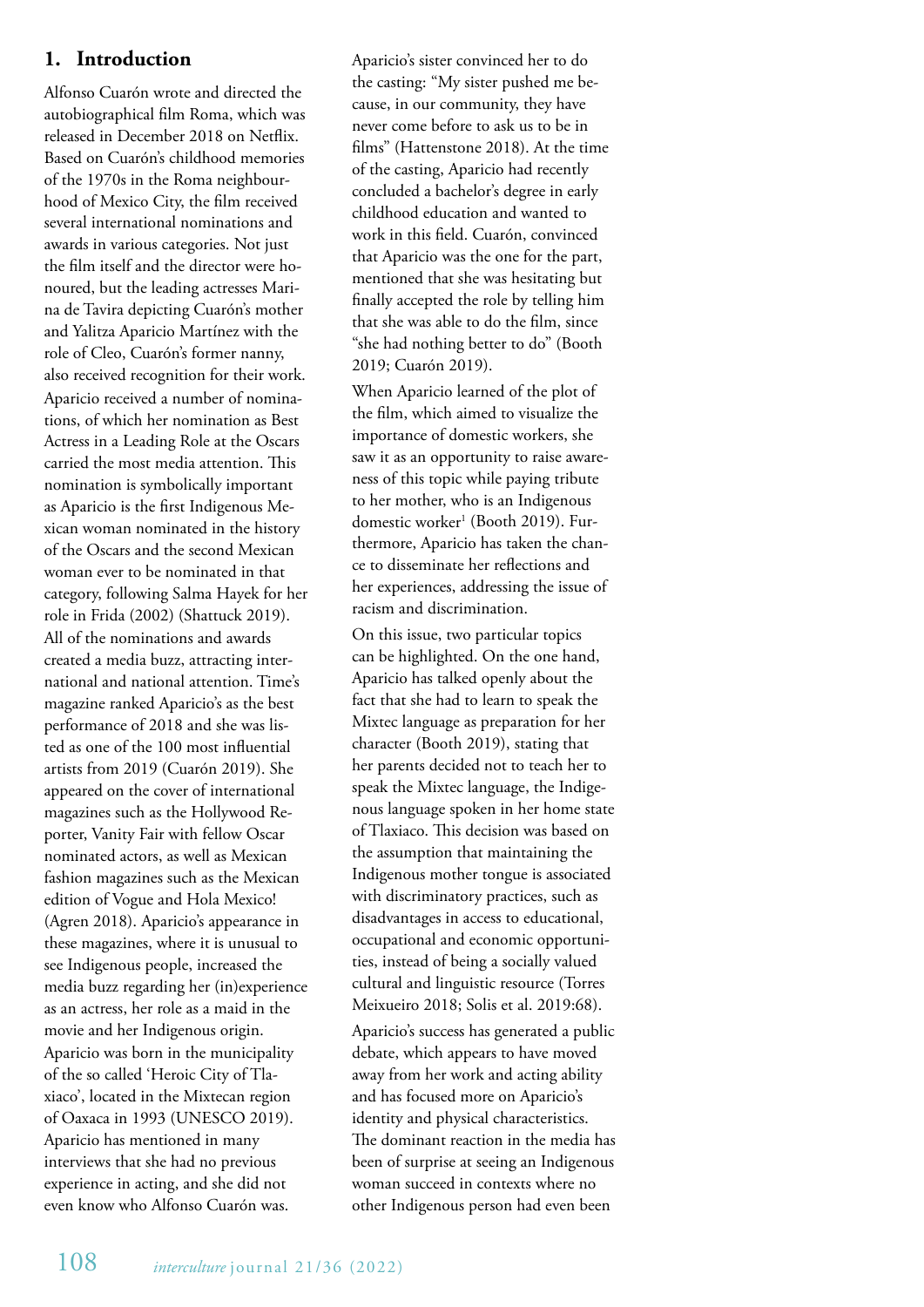present. The publication of the photos in fashion magazines caused a wave of both hate and solidarity-oriented comments for Aparicio. The appearance on the cover of Hola Mexico! raised many criticisms from people who complained, arguing that the photo of Aparicio abused photoshop by lightening her skin tone (Agren 2018; BBC News 2019a). The focus of media attention has also shifted to opinions as to whether Aparicio 'deserves' her success or not, being a 'non-actor'. It is in this context that Aparicio has been invited to participate as a spokesperson against racism and as a representative of Indigenous peoples. She became UNESCO's Goodwill ambassador for Indigenous Peoples in 2019 because "she has used her celebrity to promote respect and dignity" (UNESCO 2019). The BBC listed her as one of the 100 most influential women in the world, acknowledging her role as a human rights activist (BBC News 2019b). The main objective of this article is to explore the comments of hatred and solidarity towards the figure of Yalitza Aparicio in social networking sites (SNSs). Is it possible to link these comments to narratives relating to dominant imaginaries of coloniality and

Mexicanness from a specific context of analysis in Mexico? For this purpose, two key public moments that are considered to have unleashed reactions of hatred and solidarity will be analyzed.

### **2. Theoretical Perspective**

# **2.1 The Co-Construction of Reality in the (Digital) Everyday Life**

As a theoretical lens, this paper is centred mainly on the phenomenological constructivist perspective that understands the everyday life-world as a dominant realm for the construction of reality. In everyday life, individuals orient themselves pragmatically in what for them is known as "the natural attitude" enabling common-sense knowledge that is taken-for-granted as normal, self-evident and part of their routine

of everyday life (Berger / Luckmann 1991:37).

The dynamic and ongoing process of co-constructing reality is deeply entangled with communicative practices (Berger / Luckmann 1991:151; Hepp 2010; Pintos 2005) within the different fields of action in which actors (human and non-human) (Latour 2008) interact. The fields of action are understood as open networks characterized by multirelationality and reciprocity (Bolten 2014b; Stegbauer 2010; Störmer 2021).

The web of common-sense knowledge and meaning that orients the thinking and doing of agents, which enable everyday practices, is reconfigured by social imaginaries (López García 2021b:49). Social imaginaries may be understood as "socially constructed schemes [of meaning], which allow us to perceive, explain and act, in what each differentiated social system considers to be reality" (Pintos 2005:42–43). They are objectivized and materialized with the form of social representations (López García 2021b:38). Social imaginaries find themselves in a constant ongoing dynamic between dominant and emergent imaginaries (López García 2021b:60). Dominant imaginaries are hegemonic and institutionalized forms of meaning in the form of internalized takenfor-granted knowledge which is not questioned by the agents of the specific field of action. Individuals are caught between autonomy and heteronomy (Castoriadis 2005) tied to a hegemonic and dominant understanding of social life, which builds and moulds structures that may seem difficult to reconfigure. A paramount example of dominant imaginaries are "imagined communities", as Anderson (2006) conceptualizes nations. Nations are imagined to be "inherently limited and sovereign" (6). They have been also conceived as takenfor-granted natural, historically ancient and homogenous containers, providers of culture and identity. It is from this "either, or" logic of identity and belonging (Bolten 2014a) that nationalisms continue to exist; these coherence-based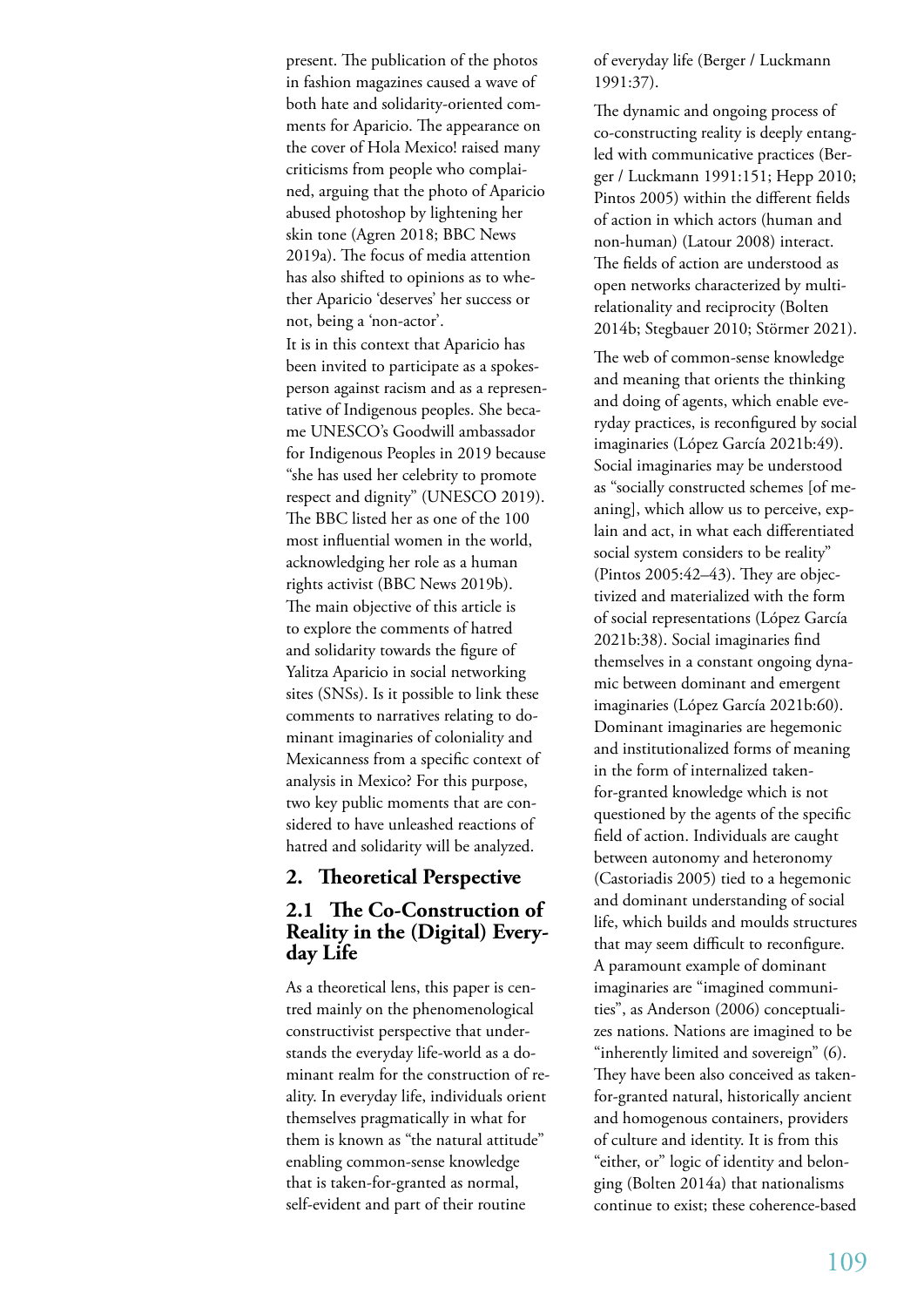narratives perpetuate 'us and them' dichotomies based on power, domination and exclusion (Anderson 2006; Wimmer / Glick Schiller 2002). The imaginary should not be understood as unreal or false. Precisely the strength of the imaginary lies in the power that these narratives have in everyday life and the practices they motivate, for example through everyday or banal nationalism (Billig 2002; Fox / Miller-Idriss 2008).

Questioning the dominant imaginaries that shape everyday life is a way to achieve autonomy (Castoriadis 2005). The continuous and dynamic oscillation of imaginaries is understood as emergent processes that are constantly in motion. The imaginaries perspective raises the possibility of social change by establishing other possible dominant realities, which we can imagine as inclusive and respectful.

Social imaginaries are reconfigured through mediatization which influences everyday practices in society and "refers to the relationship between the transformation of media and communication on the one hand and culture and society on the other" (Hepp 2020:4). In the context of digitalization, a "deep mediatization" can be recognized. Deep mediatization refers to "an advanced stage of the process in which all elements of our social world are intricately related to digital media and their underlying structures" (Couldry / Hepp 2017, cited in Hepp 2020:5).

One of the major differences between the Internet and all preceding media is the role that people play (Tubella 2005:258).2 The users were formerly viewed as receivers of information in a context of mass-media. In the era of Web 2.0 they are able to connect, to actively and interactively communicate, to contribute and create web content (Warf 2021:2). Terms such as "produsers" (Bruns / Schmidt 2011, cited in Hepp 2020:24) or "presumption" (Ritzer / Jurgenson 2010, cited in Sommer 2020:59) describe this transformation. Furthermore, these transformations also indicate that it is not only information and communication (Hepp 2020; Romele 2019) that need to be centred but also new practices such as "sharing" content (John 2017, cited in Hepp 2020:24) and the generation of data; a "fundamental part of the construction of our social world" (Hepp 2020:5). Moreover, registration and recording also become central processes, as "digital traceability has become 'a total social fact'" (Romele 2019:19).

The perspective of analysis posed by imaginaries has recently been used to examine dominant imaginaries in the context of digitalization (Bory 2020; Romele 2019). According to Bory (2020:3), the imaginary "is a key element for the social construction of reality, but also for the symbolic struggle for control which is still taking place in the digital media landscape". Acknowledging the role that the subjective dimension retains in the digital social construction of everyday life, I propose that it can be understood as social 'emaginaries'.

Within this digital media landscape interpersonal relationships using SNSs enable a "digitalization of social relationships" (Kneidinger-Müller 2020:68). The social interactions and relationships in the digital realm allow for the network and coordination of offline activities (Störmer 2021:58). Therefore, the influence of deep mediatization in everyday life and its practices go beyond a strict distinction made in older dichotomies of what is considered to be digital/analogue, online/offline, virtual/real, virtual/physical space. These divisions are obsolete (Friese 2020:7); blurred continuities and entanglement must be acknowledged. These continuities are approached from the postdigital perspective "as an attempt to understand what is 'new' about our relationships with the digital, [but] it is also about recognizing the ways that such technology is already embedded in, and entangled with, existing social practices and economic and political systems" (Knox 2019:358).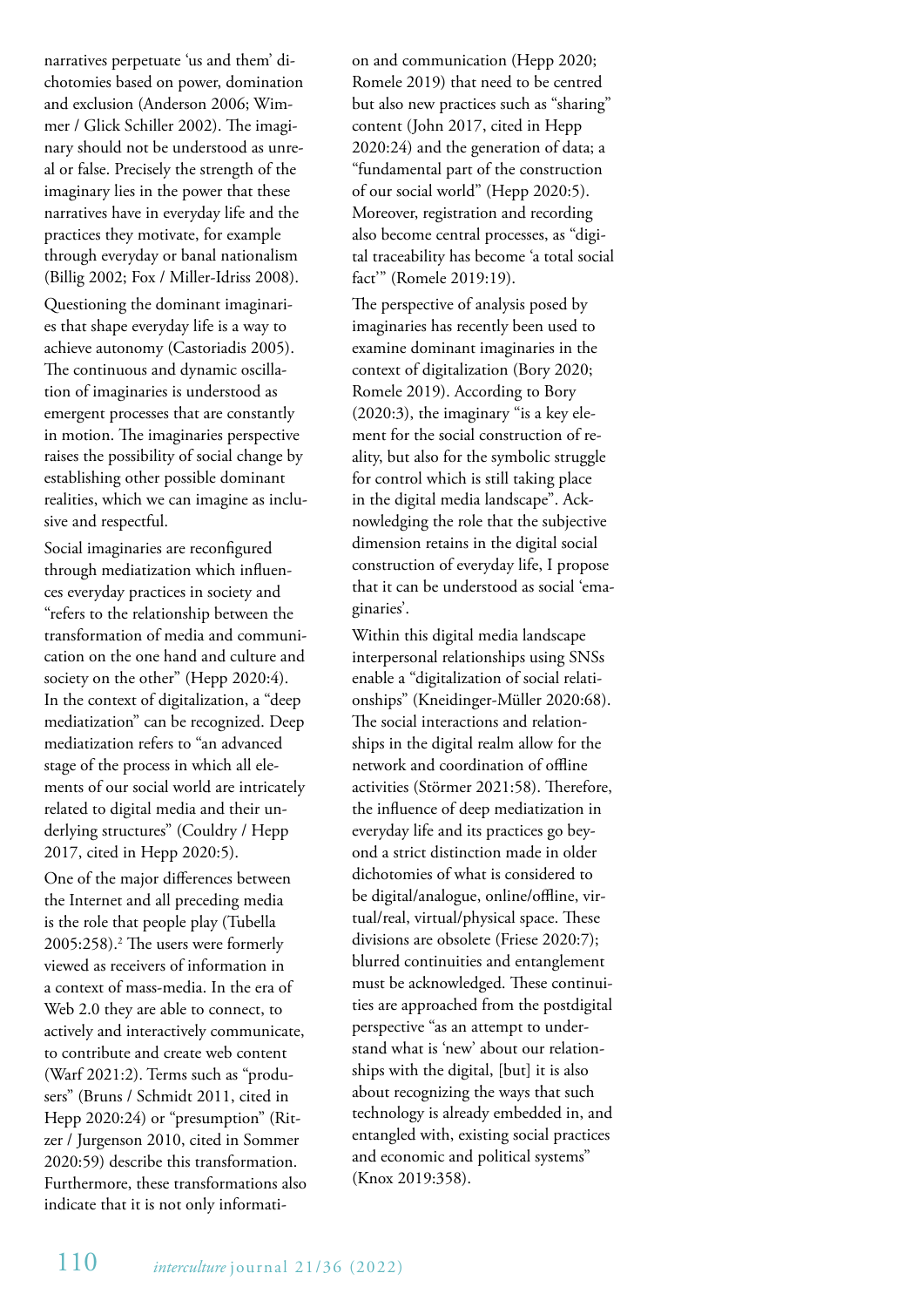# **2.2 Online Hate Speech**

The Internet – a public 'intangible' space with powerful material impacts (Kaufman 2015) –offers the possibility to participate and engage in public debates as part of civil liberties and freedom of speech.3 However, it has also become a space where hatred, harassment and fake news are spread (Eickelmann 2017; Garland et al. 2020). This initiates a contemporary conflict regarding the regulation of the Internet in a manner that attempts to control the dangers it carries, but which does not end up destroying its liberating potential (Kaufman 2015:24).

Shepherd et al. (2015:3f) raise attention to the manifold terms related to the topic of online hate, such as "hater, bullying, trolling, harassment, antagonism, hateblogging" among others. These terms have been present since the earliest computer-mediated communication (CMC) and have usually been used interchangeably. This is problematic as each category represents different motivations, behaviours and phenomena. For instance, online harassment encompasses a wide range of uncivilized and abusive behaviour such as "online incivility" meant as "disrespectful behaviour of participants in a deliberative process" (Massaro / Stryker 2012: 383, cited in Sponholz 2019:158) or cyberbullying, meant as a repeated, aggressive and personal form of online harassment (Saleem et al. 2016, cited in Sponholz 2019:158). Yet, the categorization is fuzzy and depends on one's position and perception of what may be considered as hate or what, indeed, may be considered as valid forms of critique (Shepherd et al. 2015:4).

Kaufman (2015) discusses in his book Odium dicta how unfortunate the translation of "hate speech" to Spanish "expresión de odio" is because of its vagueness and how it can be confused with "libertad de expression" (freedom of speech). Therefore, he suggests latinizing hatred as 'Odium' in order to indicate a precise and typified hatred towards any subject or object:

*"The odium dictum is a very particular hatred that qualifies a dictum, making the odium dictum, thus composed, a legally and socially condemnable action due to its destructive potential of individuals who are part of minorities in a situation of vulnerability or discrimination in society"* (Kaufman 2015:45–6).

Hate speech always relates to categories which are representative of a historically oppressed group or individual of that group (Kaufman 2015:47; Sponholz 2019:158). This means that hate speech cannot affect everyone, unlike online harassment, which does not necessarily target a historically oppressed group. The differentiation between hate speech and online harassment is crucial for acknowledging the systemic discrimination that historically oppressed groups experience. Equating both terms would erase this fact (Sponholz 2019). According to Garland et al. (2020) online hate speech can be defined in two senses, both narrow and broad. A narrow sense involves insults, discrimination, or intimidation of individuals or groups on the Internet, on the grounds of their supposed race, ethnic origin, gender, religion, political beliefs, disability or sexual orientation. The broad sense has been "extended to speech that aims to spread fearful, negative, and harmful stereotypes, call for exclusion or segregation, incite hatred, and encourage violence against a particular group […] be it using words, symbols, images or other media" (Garland et al. 2020:2).

It is important to highlight that SNSs magnify and mirror what is already present in society (Lacroix 2019). Furthermore, the possibility to remain anonymous (Gagliardone et al. 2015:14) within the context of computer-based forms of interaction is one of the main factors that create the "disinhibition effect". According to Suler (2004:322), "text communication, avoiding eye contact and face-to-face visibility disinhibits people" and might contribute to conveying messages online that would not be expressed in face-to-face interaction.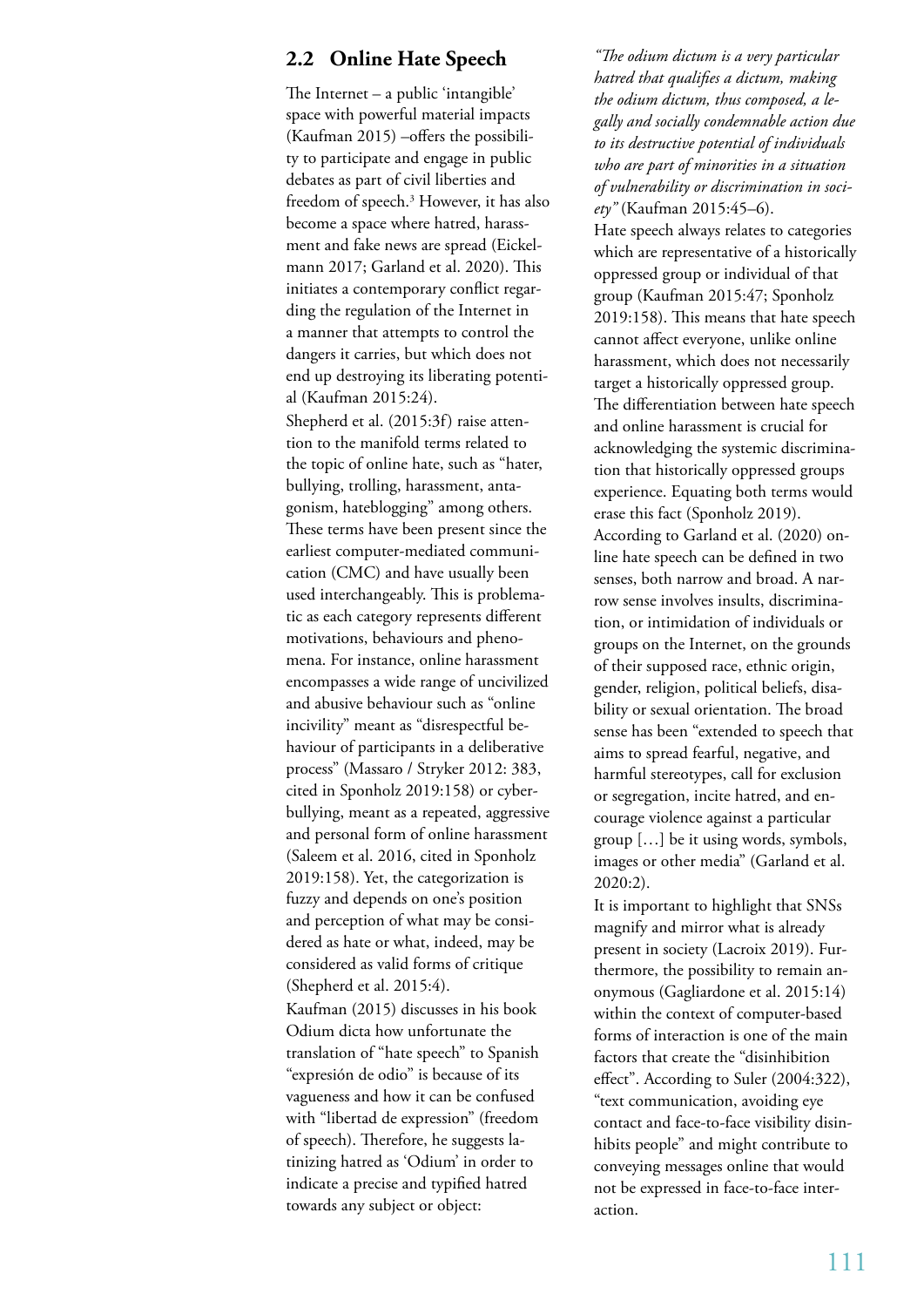# **2.3 Counter Speech**

Due to the wide spread of hate speech online, awareness strategies have been sought to stop and prevent it. Yet, there is little consensus on approaches and strategies to mitigate online hate speech (Hangartner et al. 2021:1).

Content management strategies and establishing rules about what to post and how to post on SNSs can help. However, strategies such as removing hate content or removing users who post such content may be counterproductive; these users may simply move to other online spaces with more tolerant rules, where they may interact with users with similar views. "This could exacerbate the challenge of echo chambers and radicalize individuals even further. It also makes it harder to track the presence or potential plans of extremists" (Lacroix 2019).

The strategy of counter speech as a pursuit to confront hate speech (Hangartner et al. 2021:2; Garland et al. 2020:2) has been employed by international and non-governmental organizations seeking to reduce online hate speech while maintaining freedom of speech (Gagliardone et al. 2015:5).4 Research concerning counter speech information is currently increasing (Garland et al. 2020; Hangartner et al. 2021; Kim et al. 2022; Kojan et al. 2020) but remains inconclusive regarding its effectiveness. While authors such as Sponholz (2020) point out that it seems counterproductive to engage in interactions whose only result is to generate more data from interacting users. Therefore, Sponholz suggests to delete, block, burst filter bubbles and break interaction. Regarding the effectiveness of counter speech, it has been found that influential users whose opinions and actions reach a wider audience can limit hate speech at least temporarily (Kojan et al. 2020:82).

A recent study from Hangartner et al. (2021) tested counter speech on Twitter by applying three different strategies of posts that contained humour, the warning of consequences and empathy.

Empathy was found to have consistent, although relatively small, effects for reducing xenophobic online hate speech. The study discusses how its findings echoes previous research regarding the encouragement of the empathy perspective – whether in-person conversations and survey experiments – which reduces hostility toward marginalized groups (Hangartner et al. 2021:3).

# **2.4 The Dominant Imagina- ry of Coloniality in Mexico**

Identity, understood as an open and continuous dynamic process, relies partly on dominant imaginaries that provide structure and cohesion that enable individuals to connect to others in the sense of a collective shared identity within specific fields of action. Particularly in the case of the imagined community of Mexico, the construction of a collective national identity has resulted in the imagined construction of a sort of homo mexicanus (Bartra 2006). By referring to Mexicanness, I point out the dominant imaginaries in which Mexican national identity has been constructed as a "container" (Beck 2008), with a closed understanding of culture which has been sedimented and institutionalized in the process of nation-building (López García 2021b). The imaginary of Mexicanness is deeply entangled with an imaginary of coloniality. Coloniality as a term comes from the influence of postcolonialism from the context of Latin American and Caribbean scholars claiming 1492 as the beginning of colonialism and modernity (which are two faces of the same coin). Following independence in several Latin American and Caribbean 'new' nations, the system imposed by colonialism remained as the "Coloniality of Power" (Quijano 2007). Coloniality of power refers to a system of domination where the category of race is a fundamental criterion for the classification of society in social ranks and roles within that society, which correlate distinctly to origin, phenotype and occupation (Solis et al. 2019:49). This distribution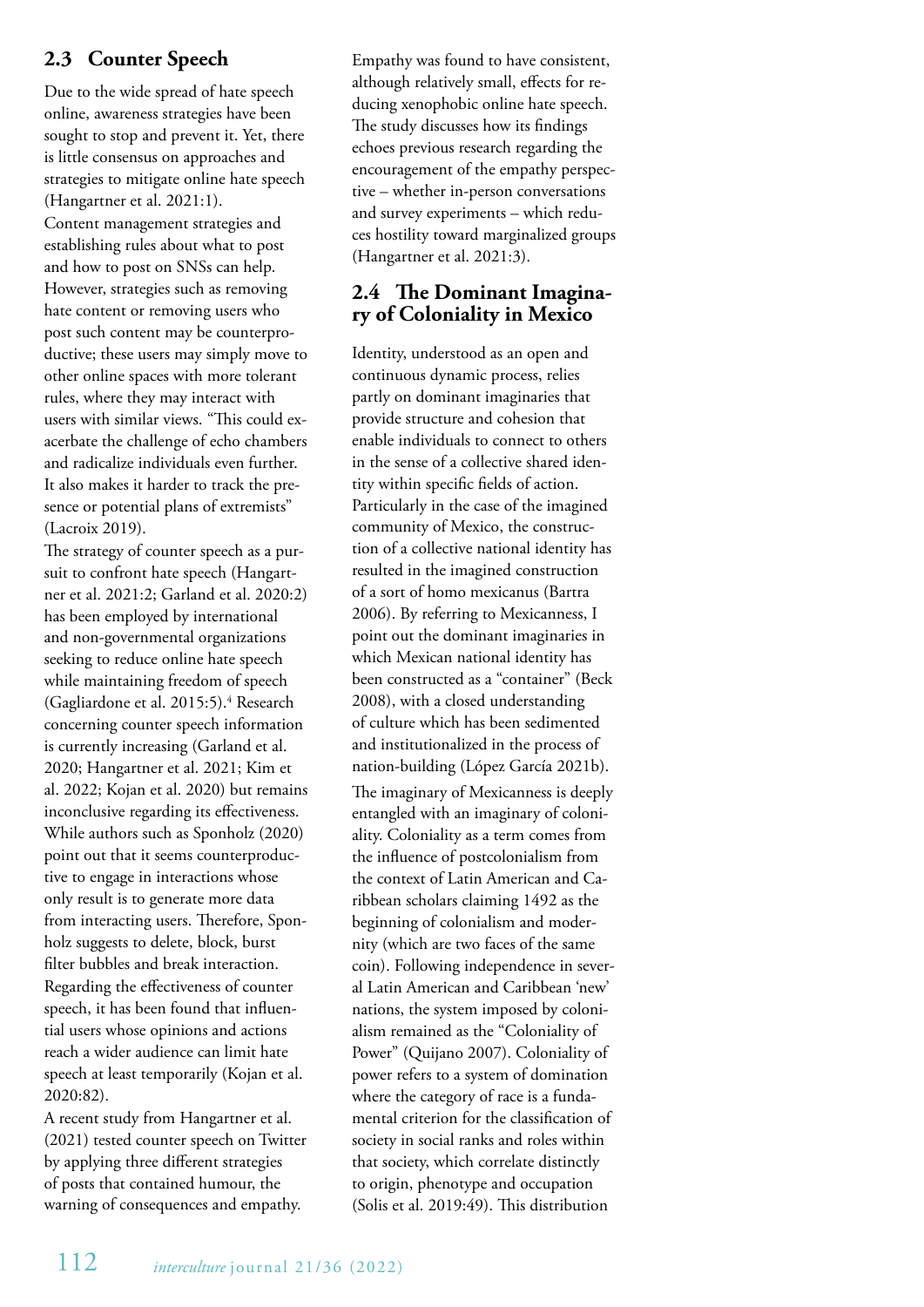is structurally linked to the division of labour (Quijano 2007:320).

The imaginary of coloniality has imagined Indigenous people as 'the Others', as non-existing, as 'bodies without soul'. This is meant by the coloniality of Being, in order to highlight the dehumanization and denial of the status of human being that began within the systems of complicity with colonialism and slavery, with the treatment of people as 'things' (Quijano 2007). Within a Eurocentric dominant view and understanding of the world, the knowledge from and of 'the others' was also denied – this is what coloniality of knowledge refers to (Mignolo 2005).

With the end of colonialism, the same logic of domination remained after the independence movements in Mexico (1810-1821). Coloniality continued in the construction of nation-states, with the imaginary of modernity (progress, development and growth) (Mignolo 2005), the aim of homogenization and creation of a collective national identity in terms of the "imagined community" (Anderson 2006). According to the anthropologist Bonfil-Batalla (1987), Mexico has been divided between the 'Imaginary Mexico' (Mexico imaginario) and the 'Deep Mexico' (México profundo). The first involves the 'modern' and 'civilized' Mexico imposed by the 'West'. The latter involves the 'denied civilization' of 'the Others', constituted by the remaining Indigenous communities, the rural mestizo communities and the poor urban populations.

The process of building the Mexican nation and Mexican identity involved questions of becoming modern and developed (Imaginary Mexico), matters that were intrinsically connected to the problem of integrating and mexicanizing the Indigenous population. Mexico's historical construction has struggled with recognizing and managing its heterogeneity and processes of cohesion, aiming for homogenization through acculturation. For instance, the political project of 'Indigenismo', which started in the 1940's, aimed for the

development in education, culture and socio-economic spheres in the Indigenous regions with two main goals: First, to achieve a 'planned acculturalization' with the goal of reaching homogenization as 'Mexicans' (Mestizos) and second, to achieve the modernization of local and regional economies (Dietz / Mateos Cortés 2011:71). The shift of discourse from acculturation to interculturalization started with the 1990s project of the recognition of the 'pluricultural composition of the Mexican Nation', which has recognized, to an extent, Mexico's diversity – not only Indigenous peoples but also with the constitutional recognition of Afro-descendants – in the year 2019.

However, such recognition efforts have not been sufficient to redress the deep intersecting social inequalities of ethnicity, social position and gender. Regarding this issue Solis et al. (2019) have shown in their study on discrimination and racism in Mexico that people belonging to discriminated ethnic groups, or with physical features socially linked to them, begin their lives in a situation of social disadvantage; a product of the historical accumulation of deprivations based on the imaginary of coloniality. Inequality associated with ethnic-racial characteristics still exists, of course, not only because of the historical accumulation of disadvantages but also because of the very real persistence of discriminatory practices in various social contexts.

Therefore, it can be said that the system of domination and classification based on the imaginary of coloniality, which has formed a complex relationship between racialization and social class, remains as a dominating imaginary which persists to this day in Mexico. Moreover, the recognition of Indigenous populations has developed on a basis of romanticizing the 'original and glorious roots of Mexicans' past'. In this sense, Corona Berkin (2016) has argued, the depiction of Indigenous people in text books contextualized in ancient landscapes, pyramids and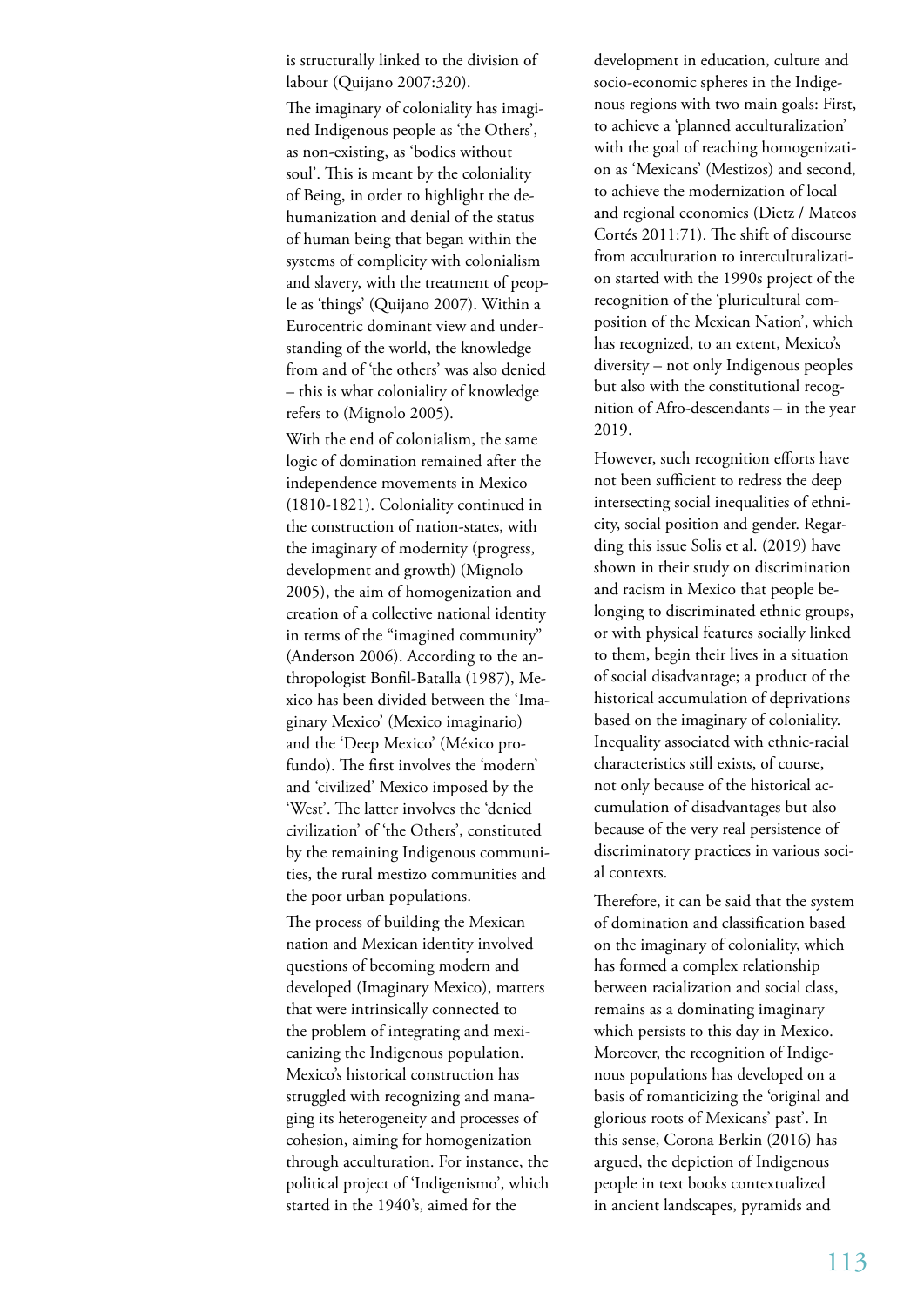pre-Columbian times has meant learning about Indigenous people at school in a kind of 'museumification' of Indigenous people. However, integrating them into everyday life on equal terms has not occurred.

The shared sense of belonging to Mexico and the construction of the identity of Mexicanness has been built, transmitted and experienced to a large extent through communication and through media. For instance, with the daily practice of broadcasting the national anthem, which by law is played daily on television and radio at the beginning of transmission in the mornings and at the end in the night. Since 1937, the weekly broadcast of the 'National Hour' (Hora Nacional) has aimed at the promotion and strengthening of national integration (López García 2021b:77). While these formats remain in traditional television and radio, they have adapted to the digital condition retaining a presence on YouTube, as well as on SNSs. This may be seen by observing the power of the dominant imaginary of Mexico's imagined community, based on the symbolic resources that reconfigure imaginaries such as official education and media such as television, radio and books (López García 2021b:69). Thus, this is a perspective that may consider agents as a more or less passive audience receiving what the mass media have broadcasted. In a context of Web 2.0 it is, therefore, necessary to learn how these dominant imaginaries are reconfigured in the digitalized everyday life. The case of Aparicio is significant in the context of 'deep mediatization' (Hepp 2020), as it sparked a public discussion on racism and discrimination. It is therefore necessary to examine the narratives on social media and to unravel the imaginaries on which they are based and how these are reconfigured.

# **3. Methodology**

This paper focuses on two key public moments in Aparicio's career that provoked reactions of hatred and solidarity in different media. I focus specifically

on the social media platforms Facebook (FB), Instagram (IG) and Twitter. These two key moments are taken from Yalitza Aparicio's appearance on the covers of the fashion magazines Vanity Fair and Vogue.

The qualitative analysis is based on the bricolage approach (Kincheloe et al. 2018:245). I combined tools of thematic analysis (Braun / Clarke 2006), elements of online discourse analysis (Meier / Sommer 2013; Sommer 2018) and the perspective of digital hermeneutics (Romele 2019; Romele et al. 2020) for the purposes of understanding and interpreting the way in which narratives in a digital context are conceived and shared regarding an understanding of the world.

I considered public posts from journalists and media as well as from users commenting on SNSs publicly. I have chosen examples of comments and interactions which are presented in the form of screenshots in Spanish, which I have translated to English. I have decided to anonymize the users' name although there are written in public SNSs such as Aparicio's FB, IG and Twitter accounts, excluding the comments made by public figures.

For the purposes of this research, it is not considered relevant who wrote the comment. On this matter, however, it is important to consider Sponholz's (2019) argument regarding research that explores only the content of hate speech. She argues that reducing social media analysis to language alone is "blue collar hate speech" that overlooks incitement to discrimination and even violence, as well as the spread of discriminatory messages. Therefore, she suggests acknowledging hate speech as a process of communication. Thus, producers, readers and the technical architecture of the online platforms should be included in the analysis. This approach considering hate speech in a broader sense indeed makes sense, not least for research that involves the mobilization of far-right groups in the manner of Garland et al. (2020) and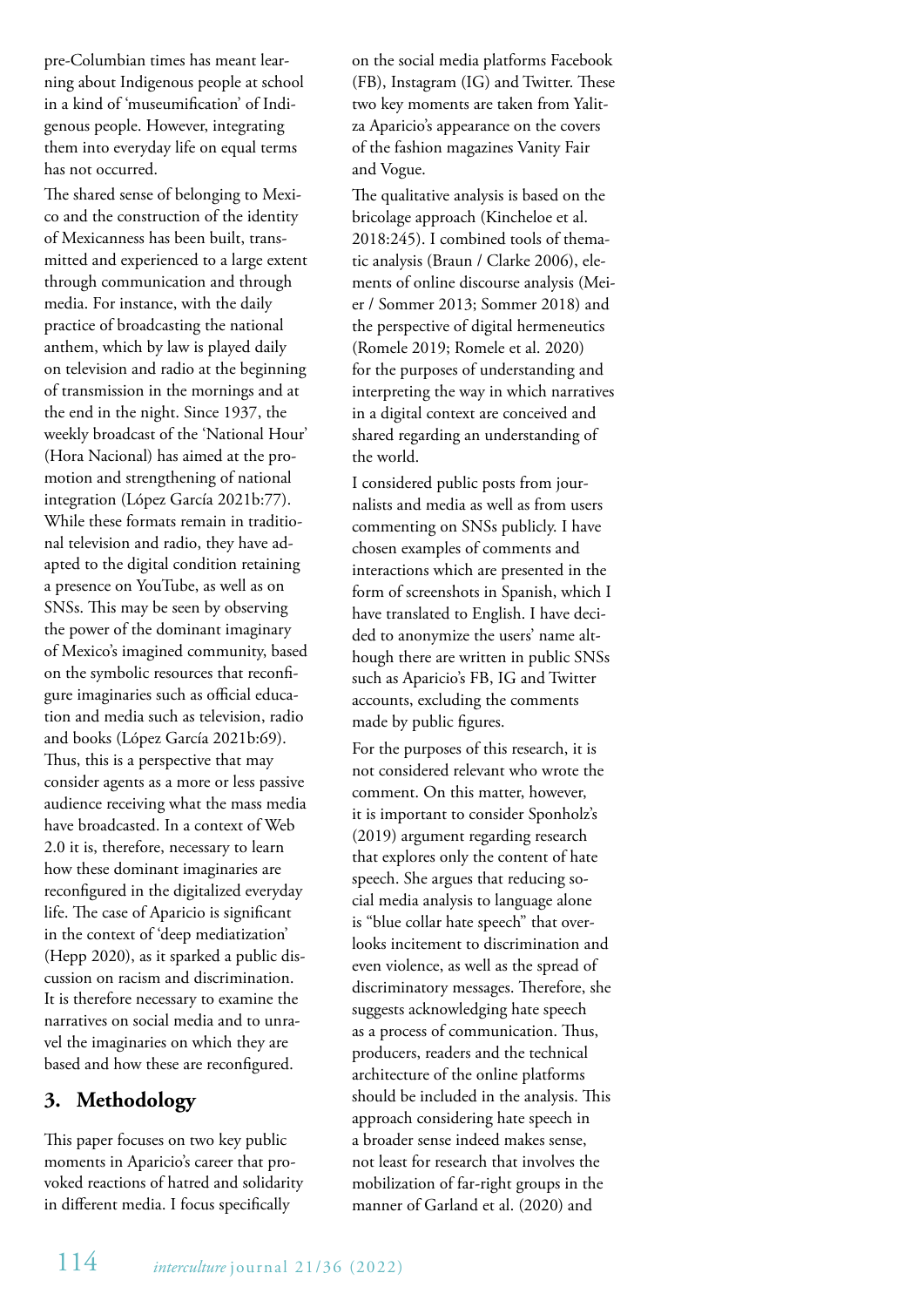their differentiation of hate speech. In the example of Aparicio, hate speech is approached in a narrow sense. Yet, the tools that I combine for the analysis allow for reflection upon dominant emaginaries in which the meaning of the comments' content are based.

# **4. Analysis of Yalitza Aparicio's Key Public Mo - ments**

## **4.1 First Key Public Mo ment: Vanity Fair (November 2018)**

As the first key moment and trigger for discriminatory comments towards Apa ricio, one can identify the article carried by Vanity Fair magazine in its English version of November 2018 entitled "Al fonso Cuarón on Roma and the Mexico City of His Youth" (Weir 2018), which deals with the content of the film in a promotional manner. The text focuses on the story of the film but presents four photos of the actresses de Tavira and Aparicio (two pictures each) wea ring clothes by designers such as Dior, Gucci and Louis Vuitton (see Figure 1).



Stivi De Tivi O **GISTIVITIV** 

Algo chingon para terminar la semana... #YalitzaAparicio vestida de Louis Vuitton y Gucci en una sesión fotográfica exclusiva de VANITY FAIR, ¡BRA-VO! #ROMA



2:47 a. m. - 12 nov. 2018 - Twitter for iPhone

498 Retweets 92 Tweets oltados 1.659 Me gusta

Figure 1: Twitter Post about Aparicio's Vanity Fair Photos, Source: Solorzano (2018). Translation: "Something cool to end the week... #YalitzaApa ricio dressed in Louis Vuitton and Gucci in an exclusive VANITY FAIR photo shoot, BRAVO! #ROMA"

The publication was commented on, published and shared in various me dia such as television, radio, (digital) newspapers and in diverse SNSs such as Twitter, FB and IG, focusing largely on Aparicio, as it is possible to read in the above tweet from journalist Enrique Solorzano (2018). 5

A thematic analysis of the comments based on the Vanity Fair publication shows that there were both likes and dislikes. The likes were based on three main themes: Aparicio's 'natural' beau ty, her 'authenticity' as an Indigenous woman, and pride as Mexicans to see a 'truly' Mexican woman succeeding.

> Replying to @melodramamx Yalitza representa a la verdadera mujer mexicana, cuya piel morena refleja la verdadera lucha de las mujeres en este país clasista. Cuando la veo me recuerda a mi madre, a mis tías, a mis abuelas, a mis amigas. Finalmente, algulen las representa blen.

- 16 Nov 2018

 $C2 140$ 

击

 $17.9$ Figure 2: Twitter Screenshot, Source: Reply to tweet at Revista Melodrama (2018). Translati on: "Yalitza represents the real Mexican woman, whose brown skin reflects the real struggle of wo men in this classist country. When I see her, she reminds me of my mother, my aunts, my grand mothers, my friends. Finally, someone represents them well."

 $O<sub>1</sub>$ 

These comments align with the "either, or" logic of identity and belonging (Bolten 2014a) that perpetuate the 'us and them' dichotomies. From Figure 2 it can be interpreted that the 'truly' Me xican woman apparently belongs to or is represented by brown-skinned peop le, in this case women. Interestingly, the post alludes to classism in Mexico and claims to finally feel represented by a successful figure in the media. It can be noted that the majority of people who are seen as successful figures or the stan dards of beauty in the media in Mexico tend to be women of light skin tone or light brown tone (Muñiz Muriel et al. 2013; Tipa 2020).

Regarding the comments showing negative reactions to the photos, there were, on the one hand, respectful and neutral comments of users who did not like some feature of the photo, the clothes, or how Aparicio was styled. For instance, three comments on Twitter: "I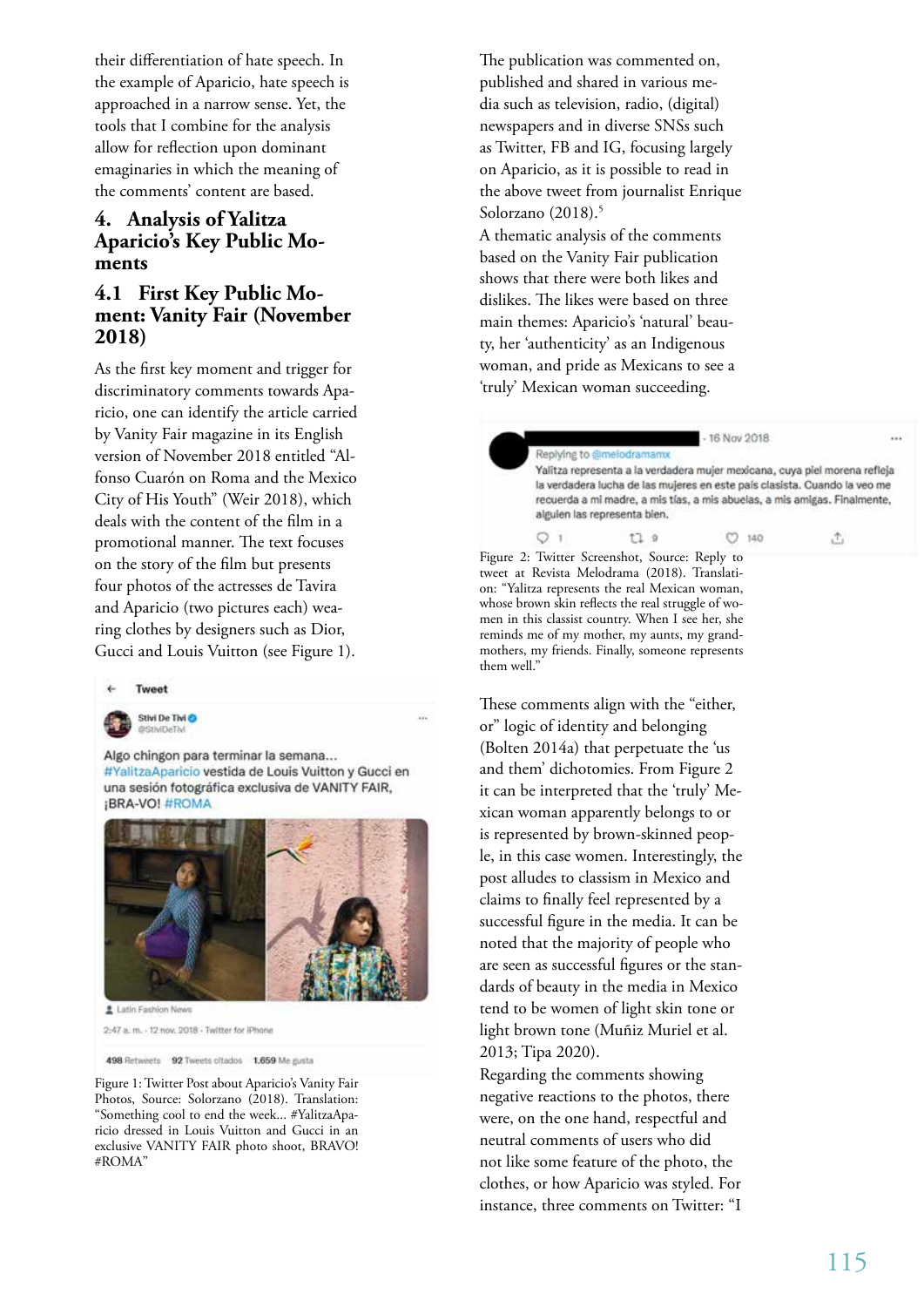even feel that the photos don't do her justice", "[…] They could have made more out of Aparicio and I don't just mean the clothes, everything is wrong there"; "She lacked a bit of make-up, she would have looked more beautiful" (see Figure 3).

> 18 Nov 2018 Replying to @StiviDeTivi and @latinfashionews Le faltó un poco de maquillaje, se hubiera visto más hermosa  $\circ$  $O<sub>4</sub>$ 17 Ĵ,

Figure 3: Twitter Screenshot, Source: Reply to tweet at Solorzano (2018). Translation: "She lacked a bit of make-up, she would have looked more beautiful".

On the other hand, there were racist comments that criticized Aparicio's appearance, based on her phenotype and her being an Indigenous woman (see Figures 4 and 8). In addition, discriminatory comments were found using common everyday phrases in the Spanish language and from the specific Mexican context. These phrases combine elements of double connotations, classism and racism and are often disguised as jokes. However, the question of who makes the joke and in what contexts it is considered funny is related to power and the position of the speaker in society.

These phrases or refrains are embedded in Mexican daily life and form part of the racist, discriminatory and classist imaginary of Mexico, based on the imaginary of coloniality. A typical phrase that was found in several publications on Twitter, IG, and FB is "Aunque la mona se vista de seda mona se queda", (See Figure 4) which in English reads: "An ape is an ape, a varlet is a varlet, though they be clad in silk and scarlet" (Instituto Cervantes n.d; Oxford Reference n.d.). According to the Cervantes Institute for Spanish Language, this phrase means that the individual's condition or natural defects cannot be covered up or changed by merely external improvements (Instituto Cervantes n.d.).



Figure 4: Twitter Screenshot, Source: Reply to tweet at Revista Melodrama (2018). Translation: "Although she may be dressed in silk, she's still an ape". Meaning in English "An ape is an ape, a varlet is a varlet, though they be clad in silk and scarlet".

In the Mexican context, this phrase is usually expressed to denote that a person is considered to belong to an inferior class: even if they have a social positioning that allows access to luxuries, they will continue to belong to the underclass. That is to say, the person is considered 'other', different, and despite their efforts to 'belong', they will not achieve it. A meaning thus that is deeply rooted in the imaginaries of coloniality.

Therefore, these comments are here considered as hate speech in a narrow sense because they involve insults, discrimination, mainly based on her imagined race, her ethnic origin and gender as Garland et al. (2020:2) suggests.

## **4.2 Second Key Public Moment: Vogue (December 2018)**

Another key moment was the interview and images produced by the Mexican edition of Vogue in December 2018 (Torres Meixueiro 2018) (see Figure 5). This is symbolically important, as it was the first time that an Indigenous woman appeared on the cover of such a magazine (Piñeiro 2018). Unlike the Vanity Fair publication, Aparicio is given much greater prominence. This publication is also posted in Aparicio´s personal Twitter, IG and FB accounts. The feature dedicated to Aparicio entitled "A Star is Born" – which also contains the title in Mixtec language "In tiu'n ntav'i" – includes an interview in which Aparicio talks about her story and the challenges she faced while filming. One of those challenges was speaking Mixtec in the movie.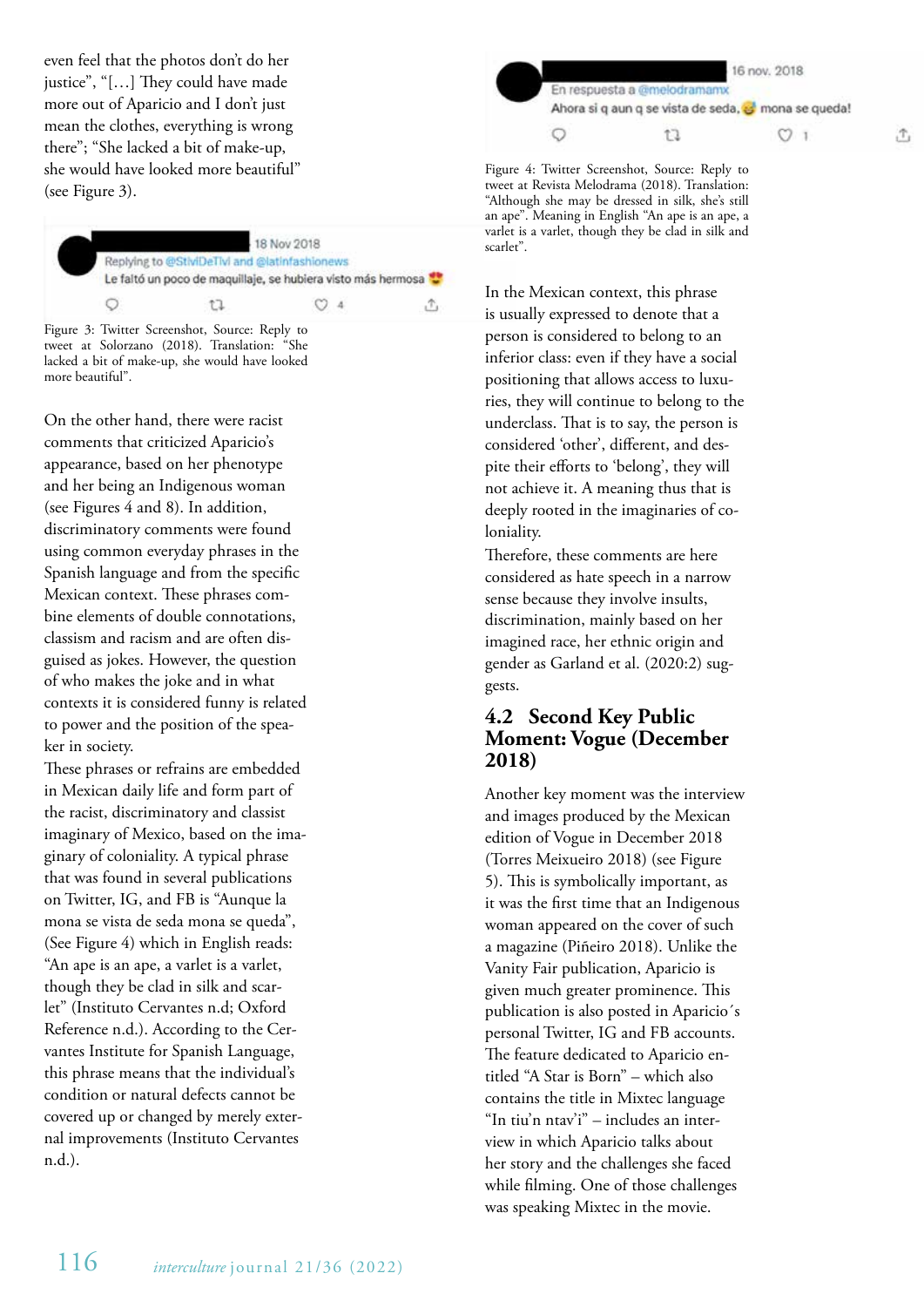As already mentioned in the introduction, although this language is spoken in Aparicio's native region, she did not learn to speak it, by the decision of her parents, believing that this would be detrimental to her because of discrimination against Indigenous people in Mexico. The article was also accompanied by a promotional video published on YouTube where Aparicio expresses the following:

*"[…] My skin, very Mexican, very Oaxaqueñan and very human. From the color of my land and the diversity of its colors. Lights, cameras, red carpets, magazine covers. It is for hope, it is to shed light on where you are from, it is to inspire […] A normal and strong woman, like all other women, who is succeeding in being an inspiration for other people. Despite a few obstacles, she has continued fighting for her dreams […] Certain stereotypes are being broken: that only people with a certain profile can be actresses or be on the cover of magazines. Other faces of Mexico are now being recognized. It is something that makes me so happy and proud of my roots […] You can never stray away from your roots. Forgetting about them, would mean forgetting who I am. My mission is to keep moving forward, keep fighting. I feel that this will be the opportunity for so many people, to achieve what they have always wanted"* (Vogue 2018).

In the Vogue fashion photos, Aparicio also wears clothes by European designers such as Dior, Valentino, Dolce & Gabbana among others and the Mexican-oaxaqueñan designer Remigio Mestas. The costumes worn by Aparicio's designers allude to traditional Mexican garments in the form of embroidery, such as the Dior dress. Other traditional garments, such as the Huipil and the rebozo<sup>6</sup>, are designed by Mestas. The set of photographs were taken in typically Mexican locations, with exotic flowers in the background such as birds of paradise and heliconia, also taking Frida Kahlo's poses as a reference (see Figure 6).



Figure 5: Aparicio's Instagram about the Cover of Vogue Magazine. Source: IG Aparicio Martínez.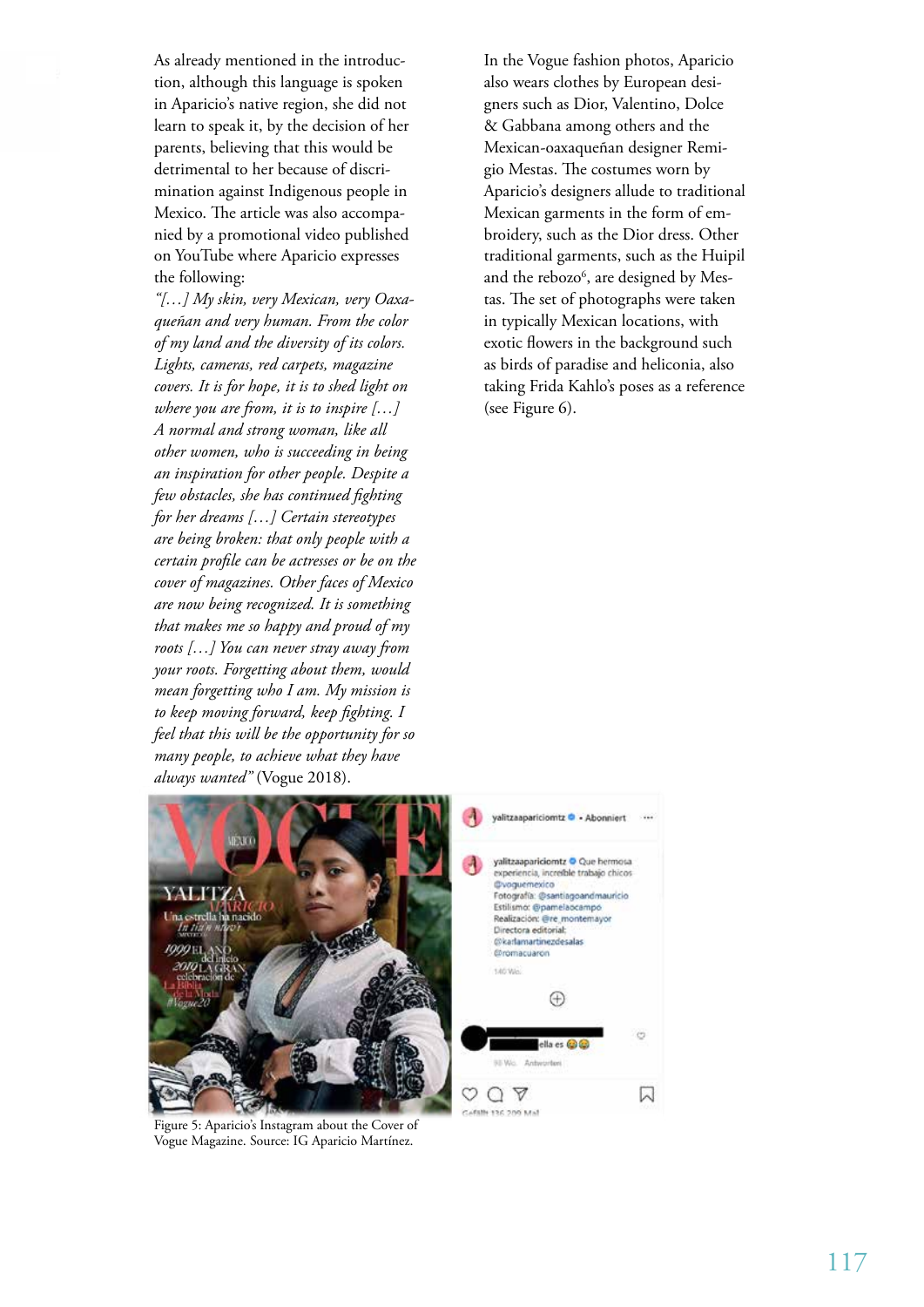



Figure 6: Aparicio's Instagram about the Picture Wearing Huipil Published in Vogue Magazine, Source: IG Aparicio Martínez.

The analysis of posts referring to Aparicio´s cover at Vogue magazine are considered to be mostly supportive in her FB and Twitter accounts. The main arguments are based on pride and the use of typical aspects of traditional Mexican culture. One possible interpretation is that depicting Aparicio as a 'typical' Mexican or as 'typically Indigenous' – as the set of Vogue does –does not seem to bother anyone as it is a known context from the perspective of the dominant imaginary that combines coloniality and Mexicanness. In this example it is possible to acknowledge the 'museumification' of Indigenous people (Corona Berkin 2016) by contextualizing Aparicio's image in 'typical' Indigenous settings, which seem to be seen in a favorable manner. However, when integrating her image to a more contemporary everyday life context, as Section 4.1 has shown in relation to the Vanity Fair images, the disapproving comments increase.

Pride for Aparicio's international success, national pride, pride at being represented as an 'original and authentic Mexican' woman are all present in these comments. The comments shown in Figure 7 reflect the positive perspective regarding Aparicio's relation with 'authenticity' by mentioning adjectives such as being 'natural', sitting firmly in her 'origins' and 'roots'.

It is interesting to note that, at times, the term Mexican is combined with the term Indigenous or is at times separated. Overall, these comments may be deeply linked to the imaginaries of Mexicanness, where the category of pride at belonging to the imagined community of Mexico necessarily evokes the category of 'race'.

The term race in Mexico is a common form to refer to 'the people' 'la raza'.7 However, it is also applied to differentiate groups of people who have been racialized, based on the imaginary of coloniality (Quijano 2007; Solis et al. 2019).8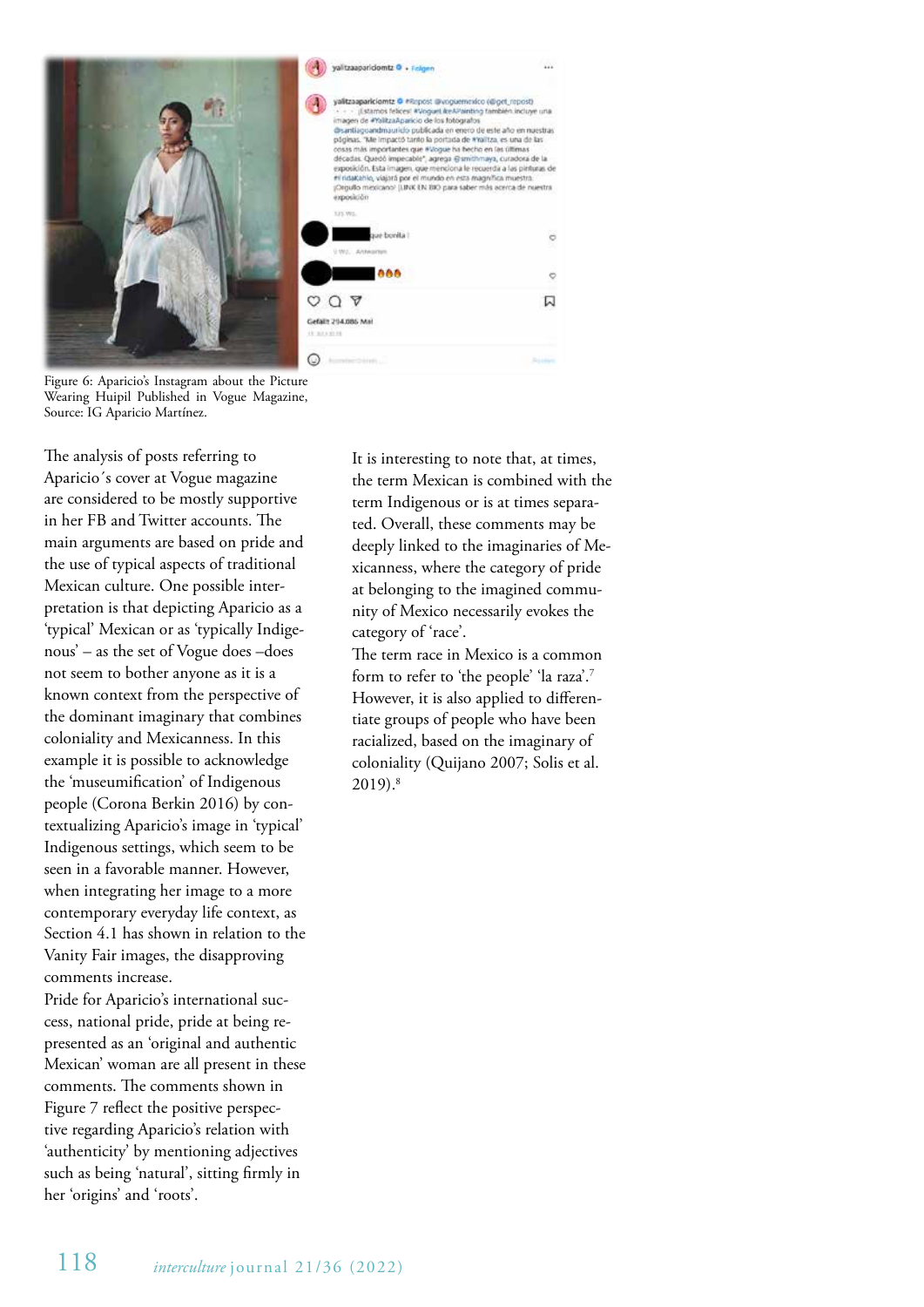

vestimentas originarias que elaboran y no hay que olvidar de donde somos somos razas fuertes y valientes y nunca olvidar nuestras raíces y nuestra tierra.

Me gusta Responder 3 años Editado

004

Figure 7: Facebook Comments regarding the Vogue Cover, Source: FB Aparicio Martínez. Translation: Comment 1: Congratulations beautiful you look exactly as you reflect your natural elegant beauty with a confidence and pride in being Mexican.

Comment 2: Precious woman, how proud to see you there, sitting firmly in your origins, spreading roots, blossoming, sharing yourself... congratulations!

Comment 3: Many congratulations, I also wish you to take care of your kindness and humility forever.

Comment 4: You are beautiful!!! I ADMIRE YOU!!! NATIONAL PRIDE!!!

Comment 5: Congratulations, we as Mexicans are proud to have as a representative that represents our true Mexican roots and keep going don't listen to the bad comments or criticisms because the people who speak negatively about you are ignorant and envious people who have no education or morals and I personally like the original costumes that they make and we must not forget where we come from we are strong and brave races and never forget our roots and our land.

The comments in Figure 7 show, on the one hand, the idea of 'authenticity'; the naturalness of being Indigenous which is also mixed with Mexican national pride. Comment 5 is particularly interesting because it shows that one should not forget one's origins and alludes to the imaginary of being a strong and brave race, just as the idea of the 'cosmic race' (Vasconcelos, 2014)9 has developed in the Mexican imaginary. It can also be read in comment 3: It is wished that Aparicio takes care of her nobility and humility. This type of

commentary was found on several occasions, 'cautioning' Aparicio not to lose ground or forget her roots. Humility is above all an attribute related to the Indigenous people, who are expected to 'be humble', which can be understood as a historical colonial subjugation. The same post of the Vogue cover on IG (see Figure 8) showed comments that are based on the dominant imaginary of coloniality highlighting the 'race' category, as well as retaining the imagining of Indigenous as 'others' who are different.

Positive comments, such as the third comment of Figure 8, are intended as supportive. However, the comment refers to Aparicio's 'race' as beautiful arguing that "all people of 'that' race" deserve many opportunities. Although in this case the intention is actually to support Aparicio, one can interpret that alluding to 'that' race shows the belief that there are racial differences and that Indigenous people are 'one race'.

The second comment in Figure 8 is based on Aparicio´s phenotype referring to her "disgusting black legs". This comment demonstrates the racialization of people, based on the imaginary of coloniality, which places people within a certain pyramidal social position depending on phenotype. In this case, light phenotypes are placed at the top and darker phenotypes are placed at the bottom. In this sense, complex intersections are created that combine the standards of beauty that tend to be related to light skin complexion (Salazar Cortés / Solís Hernández 2019). Moreover, one can interpret that the post also refers to the public discussion regarding Aparicio's lack of merit for her role as Cleo in the film. On this issue there was indeed a media controversy that questioned Yalitza's acting skills by arguing that there was 'no acting' in her part, as she depicts an "indigenous domestic worker playing an indigenous domestic worker" (La Razón Online

 $2019$ ).<sup>10</sup>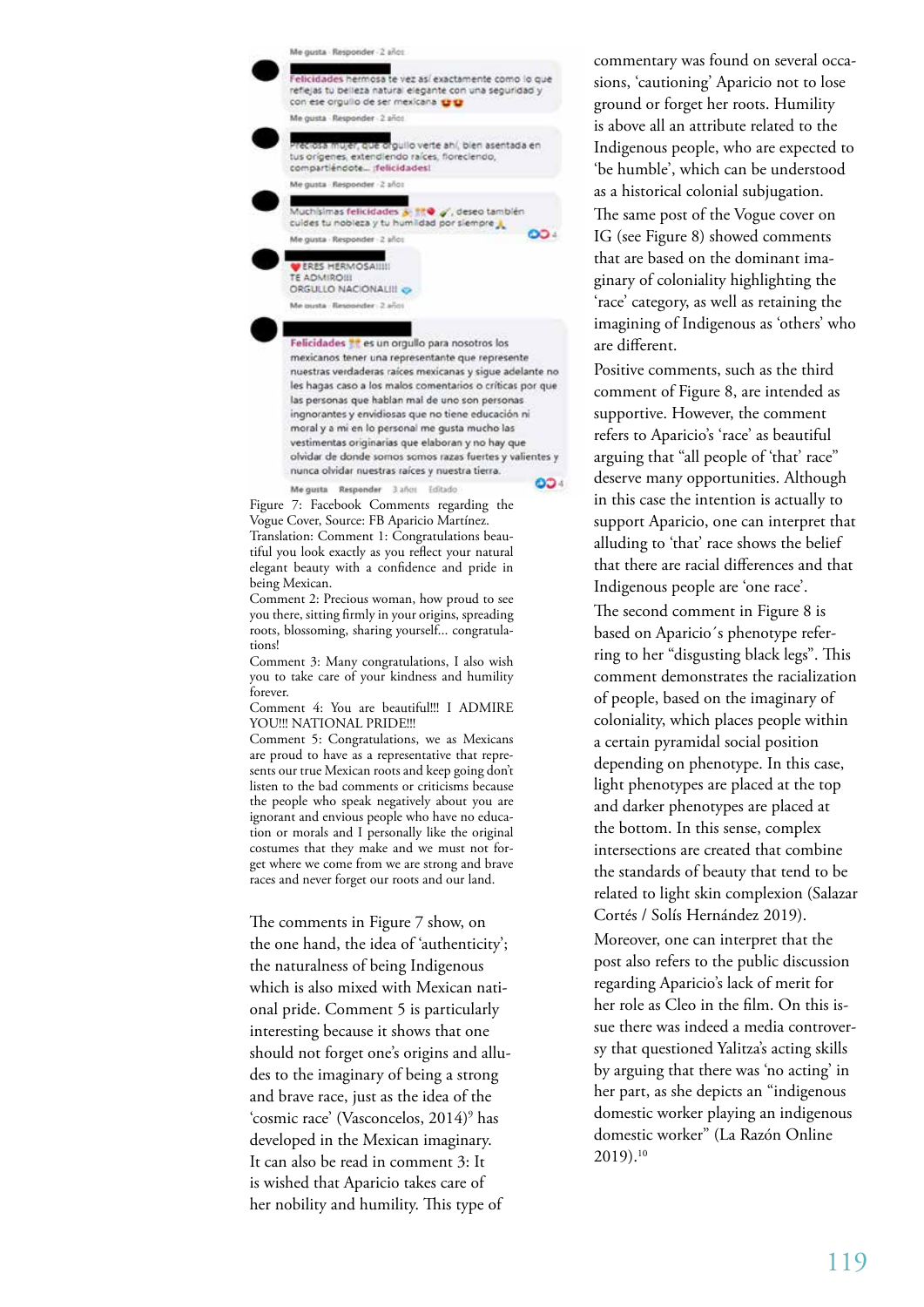

Figure 8: Instagram Comments regarding the Vogue Cover, Source: IG Aparicio Martínez. Translation: Comment 1: Never imagine where you can't go, imagine how far you will go!!!! Comment 2: Hahaha (laughs) no shit, by showing in a stupid movie your disgusting black legs on the cover of vogue no shit, you sucker not even you believe it.

Comment 3: Very beautiful your race, all of them like you deserve many opportunities.

In this regard it has been previously mentioned that Aparicio plays the role of a domestic worker, inspired by the director's real nanny. However, these comments are also based on the stereotype that, in Mexico, most of the people who work as domestic workers are Indigenous.<sup>11</sup> This archetype is constantly reproduced by media. For instance, Mexican soap operas have repeatedly re-enacted the same formula of reproducing the dominant imaginary of coloniality in the distribution of roles: the protagonists are usually lightskinned, the antagonists possibly lightskinned, but also dark-skinned. The housekeeping staff are dark-skinned and of Indigenous origin, in line with the same representation of characters from lower social classes (Muñiz Muriel, et al. 2013). Therefore, these comments show the intersection of racism, classism and sexism that remains in Mexico (Solis et al. 2019).

Within this highly classist and racist Mexican context, remarks were made to Aparicio with the phrases that Aparicio should "return the clothes to her employer" (see Figure 9). This post means that Aparicio could not afford designer clothes, or it would not be normal that



someone like Aparicio – because she is an Indigenous person – would possess such clothing. This type of comment was to be found on several occasions, sometimes even referring to Aparicio as having "stolen" her employer's clothes.



Figure 9: Screenshots Interaction Users on Yalitza Aparicio´s Instagram Profile, Source: IG Aparicio Martínez.

Translation Comment 1: Return the clothes to your employer.

Comment 2: You rude, better get off her page if you're not going to say anything nice. Comment 3: I do not leave her account [social

media page].

Comment 4: On a cool vibe, check your classism. Comments like these are not funny, and yes, it does make us angry that in the XXI century there are still people who can judge someone and assign them minor roles just because of their appearance. But instead of offending you, I invite you to learn and leave these thoughts behind you.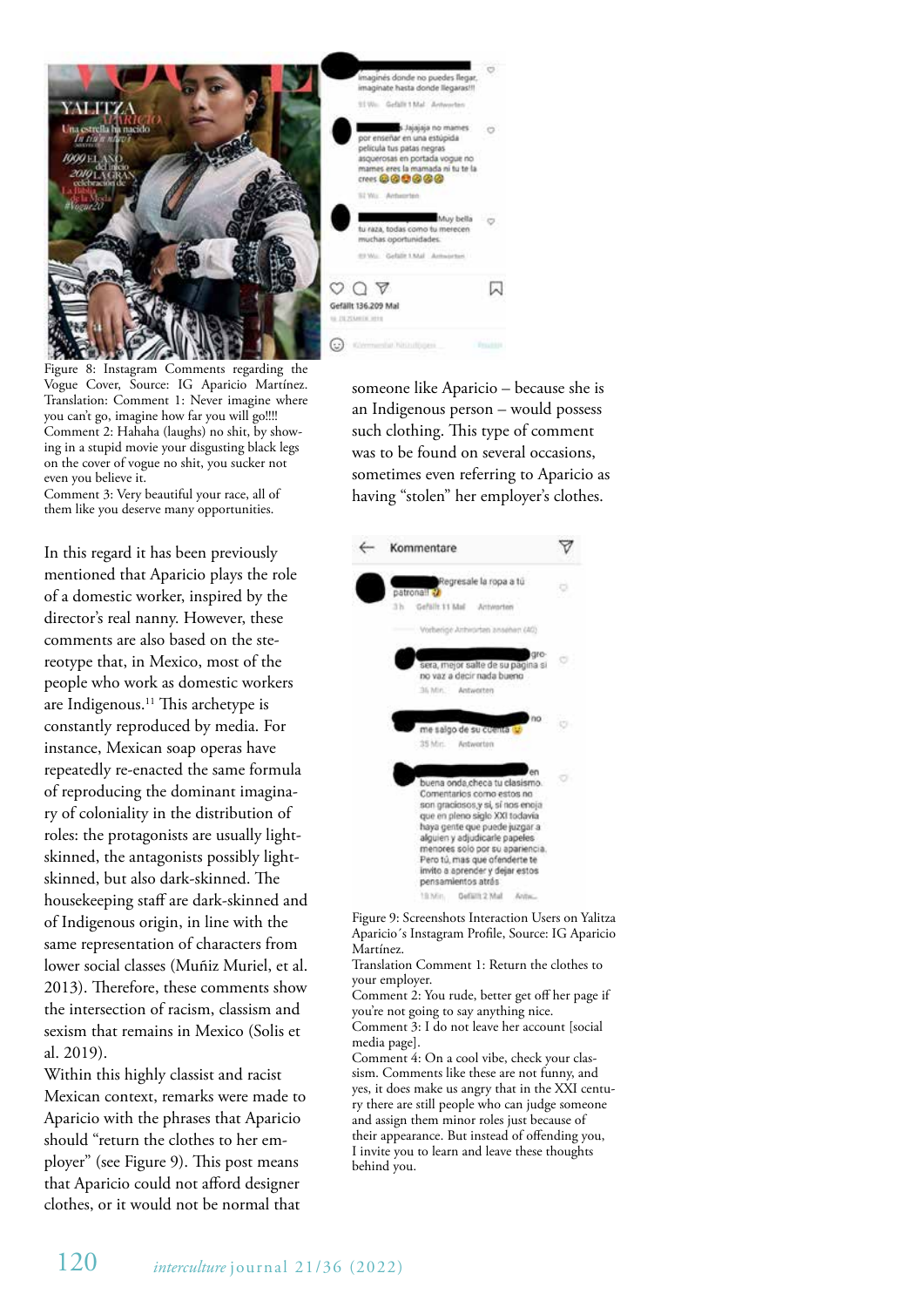# **4.3 Interactions between Users: Hate Speech vs Counter Speech**

Some of the posts show interactions between users that are sympathetic to Aparicio and others who are critical of her, whose comments fell under the theme of disrespectful and discriminatory posts.

Figure 9 shows an example of hate speech and counter speech between two users. The second comment refers to the first comment as "rude" inviting that user to leave the page if there is nothing positive to say. The original user answers that they will not leave Aparicio's page. Then finally the user defending Aparicio suggests, "on a cool vibe", the other user should reflect on the classism of the comment. Moreover, the user explains that classist posts are not funny and that instead of engaging in offensive interaction, the person is invited to "learn and leave these thoughts behind" (Comment 4, Figure 9). This answer shows dialogue and empathy as a strategy to countering hate speech, as Hangartner et al. (2021) suggest. The post did not get another answer, so it is not possible to learn how effective this interaction was, however, one can say that the discussion, at least relating to this interaction, ended. Figure 10 depicts an interaction that engages with more disrespectful comments in comparison to the previous example. This Twitter screenshot shows the entanglement between dominant racialized narratives and the complexity of imagining Aparicio's beauty as 'authentic' and 'original' Mexican. Here it is possible to see the combination of a diverse and plural understanding that accepts being both Indigenous and Mexican. However, the narrative regarding authenticity must also be seen critically as it may also risk essentializing Aparicio. Also, the diversity among Indigenous people might be at risk of overgeneralization under the figure of Aparicio if this essentialization remained.

The answer to the first comment regarding Aparicio's beauty and representation says not to overgeneralize Mexicans as brown, referred to here as "colour of a carton box" (see Comment 2, Figure 10). The answer highlights that the "mediocre white actresses" are commonly watched in Mexican media and continues discussing in an impolite manner as to whether Aparicio is overrated or not. The post highlights what Aparicio has achieved; moving to another symbolic space which is usually imagined for light-skin people, belonging to more privileged classes. The post highlights that no other actress will ever achieve what Aparicio has achieved with just one movie. Here one can interpret that it is referring to another Mexican actress. The interaction continues, stating that the user is over-valuing Aparicio, while the other user answers that "The one that is overrated is you idiot! [sic]". In this case, it cannot be said that the interaction is based on an empathic dialogue and it is abruptly ended with offensive language.

#### $\ddot{\circ}$  $\ddagger$ â Hilo w  $\widehat{[0]}$ ò t3  $\infty$ .  $\ddot{\phantom{1}}$  $\Omega$ **AK NANNAKA** Ľ, ö  $t3.1$  $O$  as  $\sigma$ A www. Incurs  $\circ$  $O<sub>0</sub>$  $t3 O<sub>10</sub>$ ∵e. 口 date con tus actrices in 画 ocres blancas wey. Valitza en si logró lo que NINGUNA otra actriz logrará er toda su vide  $\circ$ .  $\overline{t}$  $\mathcal{O}$ .  $\mathcal{A}$  $\mathbf{A}$ 17 nov. 2018  $\odot$ cus la es  $\sim$ **Y3**  $(2.1)$  $\triangle$ 4 nov. 9018 en trà licheta  $\tau$

Figure 10: Screenshots Interaction Users Twitter, Source: Revista Melodrama (2018) Translations: Comment 1: "And yet, she is beautiful, she does represent us as authentic Mexicans.' Comment 2: "Not all Mexicans are of the colour of a carton box, be aware." Comment 3: "Then stick with your mediocre white actresses dude, Yalitza in her first movie achieved what NO other actress will ever achieve in her entire life". Comment 4: "I don't know why I think you're over-valuing her". Comment 5: "The one that is overrated is you idiot!"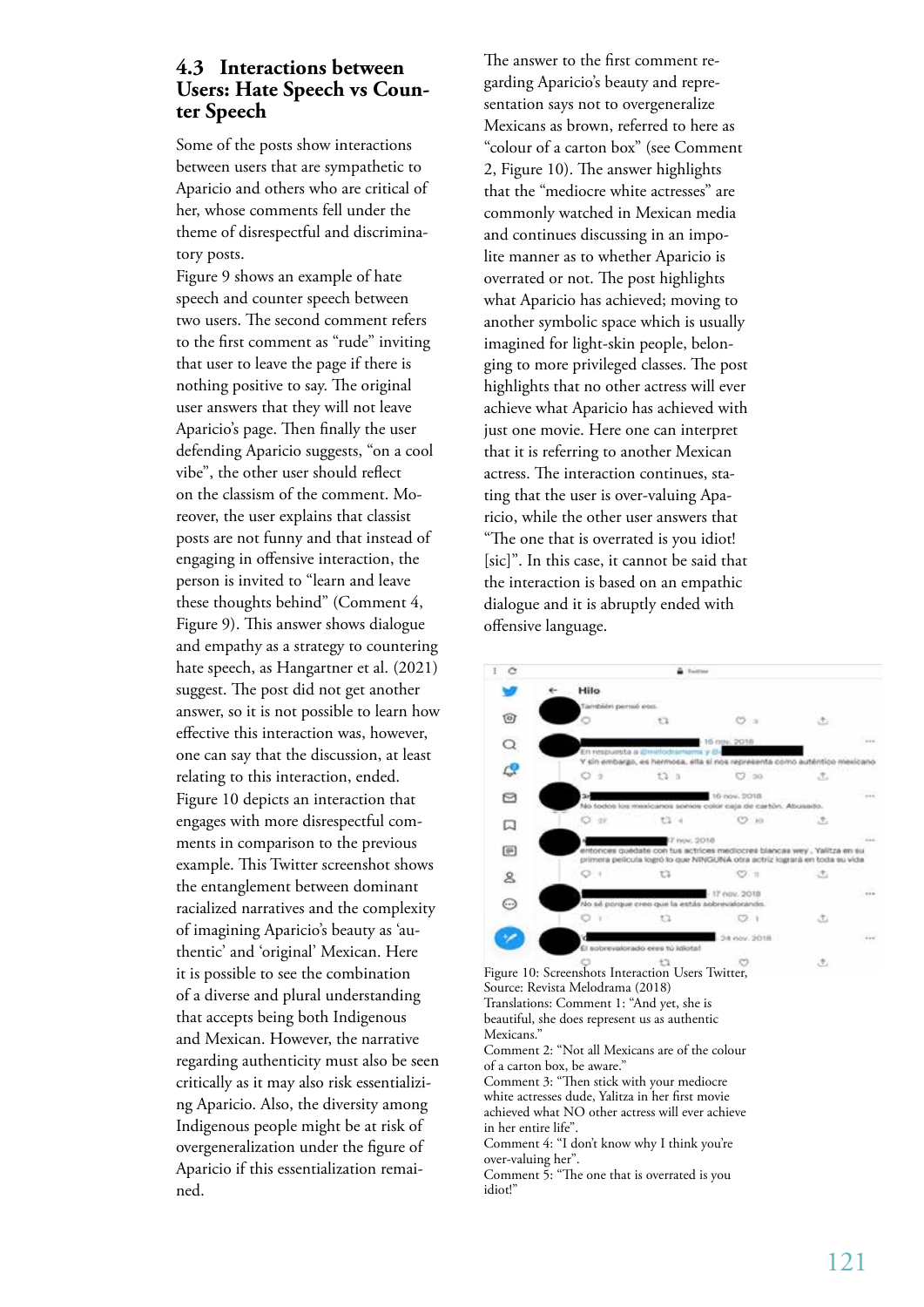# **5. Final Considerations**

Exploring the case of Yalitza Aparicio is a starting point for the analysis of the reconstruction of social emaginaries, that is, the analyisis of the subjective dimension embedded in the everyday life of a postdigital context. Aparicio's example represents a social phenomenon that shows the deep entanglement between dominant imaginaries of coloniality and Mexicanness. These emaginaries are reconfigured in the digital context showing how the (digital) imagined community of Mexico reproduces narratives mixing national pride, the imagination of Indigenous population as 'Own' but somehow also 'Other' and the continuity of everyday discriminarory practices in a postdigital context.

The effectiveness of counter speech needs to be further investigated in order to develop strategies concerning how the Internet can become a place where reflection and empathy may become part of a dominant emaginary in order to respond to hate speech.

# **6. References**

Agren, D. (2018): *'We can do it': Yalitza Aparicio's Vogue cover hailed by indigenous women.* URL: https://www. theguardian.com/film/2018/dec/21/ yalitza-aparicio-vogue-mexico-coverroma-indigenous [accessed 12 December 2021].

Anderson, B. (2006): *Imagined Communities. Reflections on the Origin and Spread of Nationalism.* London, New York: Verso.

Aparicio Martínez, Y. *[@YalitzaAparicio]*. URL: https://twitter.com/YalitzaAparicio [accessed 1 August 2021].

Aparicio Martínez, Y. *[yalitzaaparicio]*. URL: https://www.facebook.com/YalitzaAparicio [accessed 1 August 2021].

Aparicio Martínez, Y. *[yalitzaapariciomtz]*. URL: https://www.instagram. com/yalitzaapariciomtz/?hl=es [accessed 1 August 2021].

Bartra, R. (2006): *Anatomía del Mexicano.* México, D. F.: Random House Mondadori.

BBC News. (2019a): *Yalitza Aparicio: la polémica portada de la revista ¡Hola! en la que aparece la protagonista de "Roma" nominada al Oscar.* BBC News Mundo. 22 February 2019. URL: https://www. bbc.com/mundo/noticias-47326686 [accessed 2 May 2021].

BBC News. (2019b): *BBC 100 Women 2019: Who is on the list this year?* BBC News. 16 October 2019. URL: https:// www.bbc.com/news/world-50042279 [accessed 7 February 2021].

Beck, U. (2008): *¿Qué es la globalización? Falacias del globalismo, respuestas a la globalización.* España: Paidós.

Berger, P. L. / Luckmann, T. (1991): *The Social Construction of Reality: A Treatise in the Sociology of Knowledge.* New York: Penguin.

Billig, M. (2002): *Banal Nationalism.* London, Thousand Oaks, CA, New Delhi: SAGE.

Bolten, J. (2014a): 'Kultur' kommt von colere: Ein Plädoyer für einen holistischen, nicht-linearen Kulturbegriff. In: Jammal, E. (Ed.): *Kultur und Interkulturalität: Interdisziplinäre Zugänge.* Wiesbaden: Springer, p. 85-105.

Bolten, J. (2014b): Reziprozität, Relationalität und Mehrwertigkeit. Ein Plädoyer für einen holistischen Kulturbegriff. In: Johanning, A. / Eidukeviciene, R. (Eds.): *Interkulturelle Aspekte der deutsch-litauischen Wirtschaftskommunikation.* München: Iudicium, p. 18–39.

Bonfil-Batalla, G. (1987): *México Profundo, una civilización negada.* México: CIESAS/SEP.

Booth, J. (2019): *Everything you need to know about Yalitza Aparicio from 'Roma'.* Insider. 22 January 2019. URL: https://www.insider.com/everythingneed-to-know-yalitza-aparicio-from-roma-2019-1 [Accessed 25 August 2021].

Bory, P. (2020): *The Internet Myth: From the Internet Imaginary to Network Ideologies.* London: University of Westminster Press.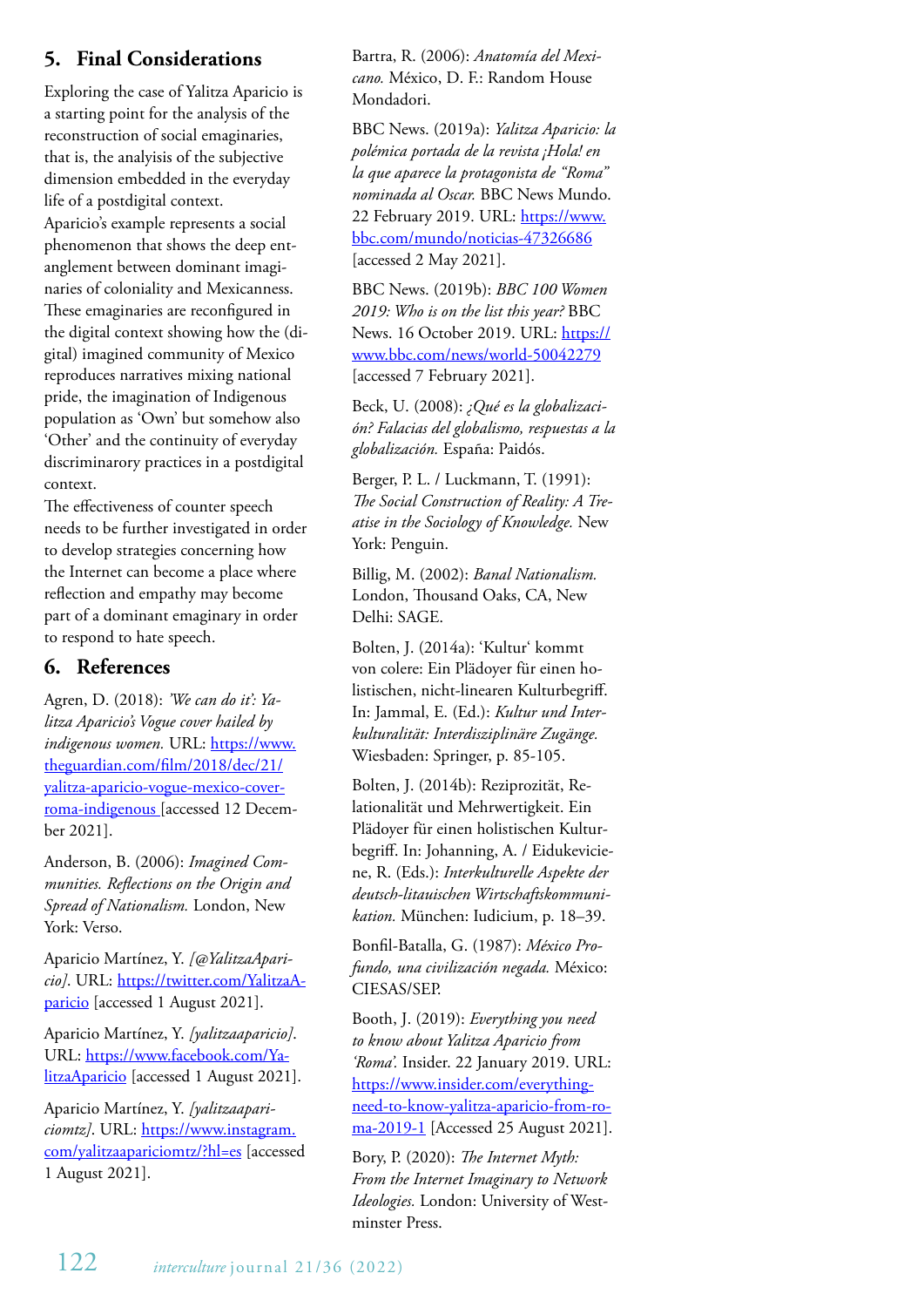Braun, V. / Clarke, V. (2006): Using Thematic Analysis in Psychology. *Qualitative Research in Psychology* 3 (2), p. 1–41 (77-101).

Canevaro, S. (2019): *Historia de una relación asimétrica y cercana.* Clarín. 16 February 2019. URL: https://www. clarin.com/revista-enie/ideas/historiarelacion-asimetrica-cercana\_0\_MhzdkMbmk.html [Accessed 25 August 2021].

Cantú, N. E. (2020): Wearing Identity: Chicanas and Huipiles. In: Hurtado, A. / Cantú N. E. (eds.): *meXicana Fashions.* Austin, TX: University of Texas Press, p. 25–50.

Capurro, R. (2010): Digital Hermeneutics: An Outline. *AI & SOCIETY 25 (1)*, p. 35–42.

Castoriadis, C. (2005): *The Imaginary Institution of Society.* Cambridge: Polity Press.

Clivaz, C. (2020): Digitized and Digitalized Humanities: Words and Identity. In: Marras, C. / Passarotti, M. / Franzini, G. / Litta, E. (Eds.): *Atti del IX Convegno Annuale AIUCD. La svolta inevitabile: sfide e prospettive per l'Informatica Umanistica.* Milan: Università Cattolica del Sacro Cuore, p. 67–73.

Corona Berkin, S. (2016): Are Mexico's Indigenous People Mexican? In: Williams, J.H. / Bokhorst-Heng, W. D. (eds.): *(Re)Constructing Memory: Textbooks, Identity, Nation, and State.* Rotterdam: Sense, p. 27–48.

Cuarón, A. (2018): *Roma.* México: Netflix.

Cuarón, A. (2019): Yalitza Aparicio: *The 100 Most Influential People of 2019.* Time. 2019.URL: https://time. com/collection/100-most-influentialpeople-2019/5567863/yalitza-aparicio/ [accessed 7 February 2021].

Dietz, G. / Mateos Cortés L. S. (2011): *Interculturalidad y Educación Intercultural en México. Un análisis de los discursos nacionales e internacionales en su impacto en los modelos educativos mexicanos.* México: Secretaría de Educación Pública.

Dietz, G. / Mateos Cortés, L. S. (2020): La interculturalidad educativa en tiempos de pandemia. In: Hecht, A. C. / Rockwell Richmond, E. / Ames, P. (Eds.): *La educación intercultural frente a la pandemia. Educar en la Diversidad.* Buenos Aires: CLACSO, pp. 34–42.

Eickelmann, J. (2017): "Hate Speech" *und Verletzbarkeit im digitalen Zeitalter. Phänomene mediatisierter Missachtung aus Perspektive der Gender Media Studies.* Edition Medienwissenschaft. Bielefeld: transcript.

Fox, J. E. / Miller-Idriss, C. (2008): Everyday Nationhood. *Ethnicities 8 (4)*, p. 536–63.

Friese, H. (2020): Einleitung. In: Friese, H. / Nolden, M. / Rebane, G. / Schreiter, M. (Eds.): *Handbuch Soziale Praktiken und Digitale Alltagswelten.* Wiesbaden: Springer, p. 3–20.

Gagliardone, I. / Gal, D. / Alves, T. / Martínez, G. (2015): *Countering Online Hate Speech. UNESCO Series on Internet Freedom.* Paris: United Nations Educational Scientific and Cultural Organization.

García Guzmán, B. (2019): El trabajo doméstico y de cuidado: su importancia y principales hallazgos en el caso mexicano. *Estudios Demográficos y Urbanos 34 (2)*, p. 237–67.

Garland, J. / Ghazi-Zahedi, K. / Young, J. G. / Hébert-Dufresne, L. / Galesic, M. (2020): Countering Hate on Social Media: Large Scale Classification of Hate and Counter Speech. In: Akiwowo, S. / Vidgen, B. / Prabhakaran,V. / Waseem Z. (eds.): *Proceedings of the Fourth Workshop on Online Abuse and Harms.* Stroudsburg, PA: Association for Computational Linguistics, p. 102–112.

Hangartner, D. / Gennaro, G. / Alasiri, S. / Bahrich, N. / Bornhoft, A. / Boucher, J. / Buse Demirci, B. / Derksen, L. / Hall, A. / Jochum, M. / Murias Munoz, M. / Richter, M. / Vogel, F. / Wittwer, S. / Wüthrich,F. / Gilardi, F. / Donnay, K. (2021): Empathy-Based Counterspeech Can Reduce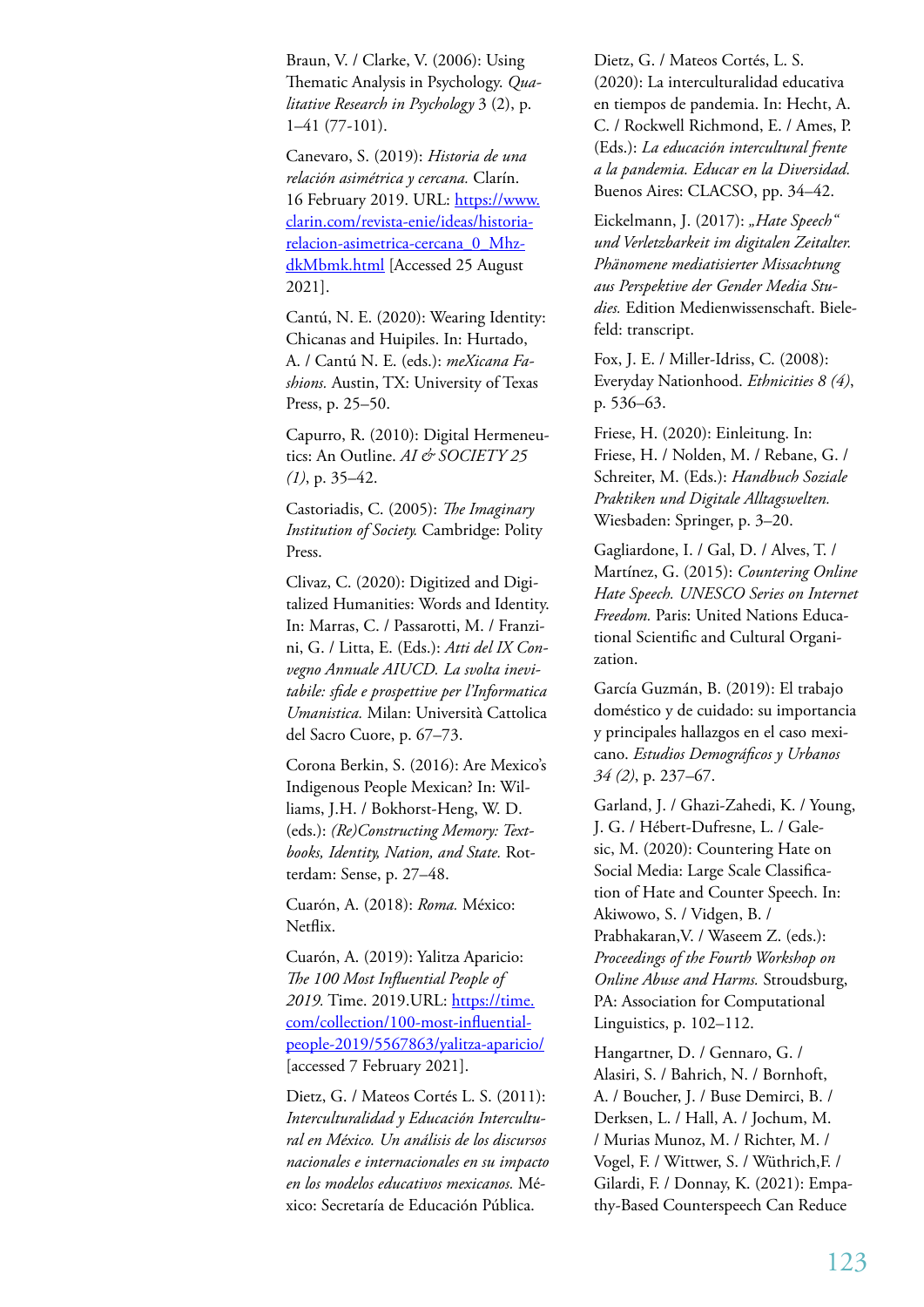Racist Hate Speech in a Social Media Field Experiment. *Proceedings of the National Academy of Sciences of the United States of America 118(50),* p. 1–3.

Hattenstone, S. (2018): *Roma star Yalitza Aparicio: 'I don't think I am an actor'.* The Guardian. 30 November 2018. URL: https://www.theguardian.com/ film/2018/nov/30/roma-star-yalitzaaparicio-i-dont-think-i-am-an-actor [accessed 25 August 2021].

Hepp, A. [2010]: Netzwerk und Kultur. In: Stegbauer, C. / Häußling, R. (eds.): *Handbuch Netzwerkforschung.* Wiesbaden: VS Verlag für Sozialwissenschaften, p. 227–34.

Hepp, A. (2013): The Communicative Figurations of Mediatized Worlds: Mediatization Research in Times of the 'Mediation of Everything'. *European Journal of Communication 28 (6),* p. 615–29.

Hepp, A. (2020): *Deep Mediatization: Key Ideas in Media and Cultural Studies.* London, New York: Routledge.

Hurtado, A./ Cantú, N. E. Cantú (eds.) (2020): *meXicana Fashions.* Austin, TX: University of Texas Press.

Instituto Cervantes. (n.d.): *CVC. Refranero Multilingüe. Ficha: Aunque la mona se vista de seda, mona se queda.* URL: https://cvc.cervantes.es/lengua/ refranero/ficha.aspx?Par=58258&Lng=0 [Accessed 1 August 2021].

Kaufman, G. A. (2015): *Odium dicta. Libertad de expresión y protección de grupos discriminados en internet.* México: Consejo Nacional para Prevenir la Discriminación. URL: https://www. gob.mx/cms/uploads/attachment/ file/144564/OdiumDicta\_WEB-INACCSS.pdf [accessed 9 Jaunuary 2021].

Kim, J. Y. / Sim, J. / Cho, D. (2022): *Identity and Status: When Counterspeech Increases Hate Speech Reporting and Why.*  Information Systems Frontiers, p. 1–12.

Kincheloe, J. L. / McLaren, P. / Steinberg, S. R. / Monzó, L. D. (2018): Critical Pedagogy and Qualitative

Research: Advancing the Bricolage. In: Denzin, N. K. / Lincoln, Y. S. (eds.): *The Sage Handbook of Qualitative Research.* Los Angeles, CA: SAGE, p. 235–260.

Kneidinger-Müller, B. (2020): Soziale Netzwerk Seiten. In: Friese H. / Nolden, M. / Rebane, G. / Schreiter, M. (eds.): *Handbuch Soziale Praktiken und Digitale Alltagswelten.* Wiesbaden: Springer, p. 67–73.

Knox, J. (2019): What Does the 'Postdigital' Mean for Education? Three Critical Perspectives on the Digital, with Implications for Educational Research and Practice. *Postdigital Science and Education 1 (2)*, p. 357–370.

Kojan, L. / Melike Osmanbeyoglu, H. / Burbach, L. / Ziefle, M. / Calero Valdez, A. (2020): Defend Your Enemy: A Qualitative Study on Defending Political Opponents Against Hate Speech Online. In: van Duijn, M. / Preuss, M. / Spaiser, V. / Takes, F. / Verberne, S. (eds.): *Lecture Notes in Computer Science: Disinformation in Open Online Media (Vol. 12259).* Cham: Springer, p. 80–94.

La Razón Online. (2019): VIDEO: *Sergio Goyri insulta y discrimina a Yalitza Aparicio.* 17 February 2019. URL: https://www.razon.com.mx/ entretenimiento/sergio-goyri-romayalitza-aparicio-marina-de-tavira-mexico-critica-actor-pinche-india-videopolemica-discriminacion-lupita-arreolaisaura-espinoza-oscar-mejor-actrizpelicula-alfonso-cuaron/ [accessed 20 December 2021].

Lacroix, J. (2019): *Does Online Hate Speech Cause Real-Life Violence?* URL: https://hatebase.org/news/2019/11/18/ does-online-hate-speech-cause-violence [accessed 11 December 2021].

Latour, B. (2008): *Reensamblar lo social. Una introducción a la teoría del actorred*. Buenos Aires: Manantial.

López García, Y. (2021a): Crisis identitaria de mujeres profesionistas mexicanas en Alemania: entre la descalificación, la desclasificación y la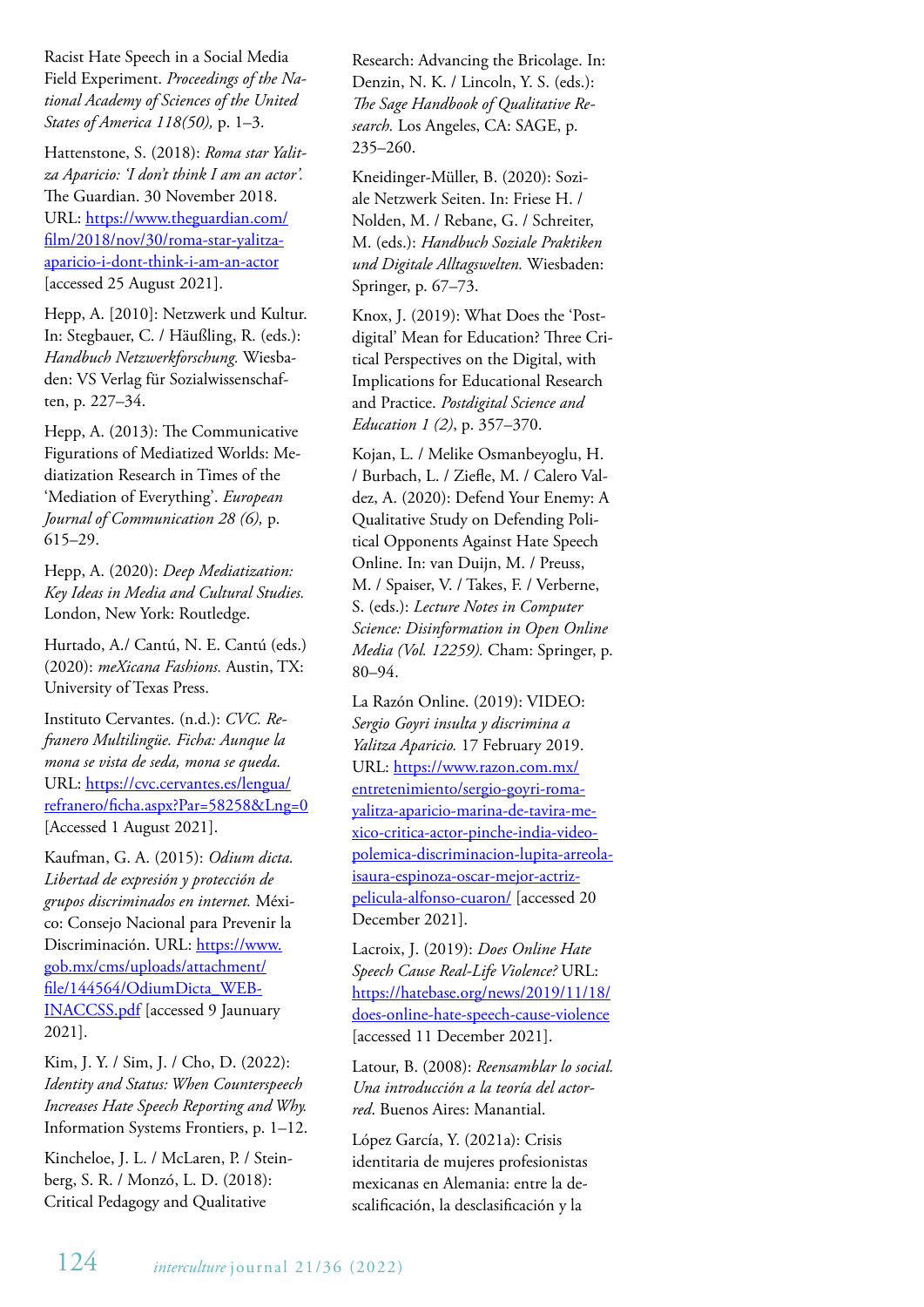ilusión del estilo de vida alemán. In: Nejamkis, L. / Conti, L. / Aksakal, M. (Eds.): *Repensando la migración: crisis políticas, identitarias y medioambientales en América Latina y Europa.* Buenos Aires: CALAS; CLACSO, p. 255-78.

López García, Y. (2021b). *Imaginaries of Migration: Life Stories of Mexican Migrants in Germany.* Bielefeld: transcript.

Meier, S. / Sommer, V. (2013): Der Fall Demjanjuk im Netz: Instrumentarien zur Analyse von Online-Diskursen am Beispiel einer erinnerungskulturellen Debatte. In: Viehöver, W. / Keller, R. / Schneider, W. (eds.): *Diskurs - Sprache – Wissen.* Wiesbaden: Springer, p. 119–43.

Migazin. (2020): Liriam Sponholz: Hasspostings und Hate Speech sind nicht dasselbe. *Migazin*. 5 November 2020. URL: https://www.migazin. de/2020/11/05/interview-liriam-sponholz-hasspostings-hate/ [accessed 4 July 2021].

Mignolo, W. D. (2005): La colonialidad a lo largo y a lo ancho: el hemisferio occidental en el horizonte colonial de la modernidad. In: Lander, E. (Ed.): *La colonialidad del saber: Eurocentrismo y ciencias sociales; perspectivas latinoamericanas.* Buenos Aires: Consejo Latinoamericano de Ciencias Sociales, p. 55–85.

Muñiz Muriel, C. / Marañón Lazcano, F. / Saldierna Salas, A. R. (2013): Pantallas para ver el mundo. Estereotipación televisiva de la población indígena mexicana y generación de prejuicio. *Revista Latina de Comunicación Social (068)*, p. 290–308.

Oxford Reference (n.d.): *Ape's an ape, a varlet's a varlet, though they be clad in silk or scarlet.* URL: https://www. oxfordreference.com/view/10.1093/ acref/9780199539536.001.0001/acref-9780199539536-e-49 [accessed 01 August 2021].

Piñeiro, R. (2018): *Por qué la portada de 'Vogue' México con Yalitza Aparicio es histórica.* 19 December 2018. URL: https://elpais.com/elpais/2018/12/18/

#### icon/1545128441\_544057.html [accessed 7 October 2021].

Pintos, J.L. (2005): Comunicación, construcción de la realidad e imaginarios sociales. *Utopía y Praxis Latinoamericana 10 (29)*. Pp. 37–65. URL: http:// www.redalyc.org/pdf/279/27910293. pdf [accessed 10 May 2012].

Quijano, A. (2007): Colonialidad del poder y clasificación social. In: Castro-Gómez, S. / Grosfoguel, R. (Eds.): *El giro decolonial: reflexiones para una diversidad epistémica más allá del capitalismo global.* Colombia: Siglo del Hombre / Universidad Central / Instituto de Estudios Sociales Contemporáneos y Pontificia Universidad Javeriana / Instituto Pensar, p. 285–327.

Revista Melodrama (@melodramamx). (2018): *Yalitza Aparicio, protagonista de Roma de Alfonso Cuarón, en Louis Vuitton y Prada para la edición de diciembre de Vanity Fair* [Tweet] URL: https://twitter.com/melodramamx/status/1062933593335492611 [accessed 5 May 2020].

Romele, A. (2019): *Digital hermeneutics: Philosophical Investigations in New Media and Technologies.* New York: Routledge.

Romele, A. / Severo, M. / Furia, P. (2020): Digital Hermeneutics: From Interpreting with Machines to Interpretational Machines. *AI & SOCIETY* 35 (1), p. 73–86.

Salazar Cortés, A. / Solís Hernández, M.E. (2019): La blanquitud e industria cinematográfica "incluyente": El caso de Yalitza Aparicio. *La Aljaba 23*, p. 191–201.

Shattuck, K. (2019): *Yalitza Aparicio Is the Oscars' First Indigenous Mexican*  Actress Nominee. URL: https://www. nytimes.com/2019/01/22/movies/yalitza-aparicio-roma-oscar.html [accessed 15 December 2021].

Shepherd, T. / Harvey, A. / Jordan, T. / Srauy, S. / Miltner, K. (2015): Histories of Hating. *Social Media + Society* 1 (2), p. 1-10.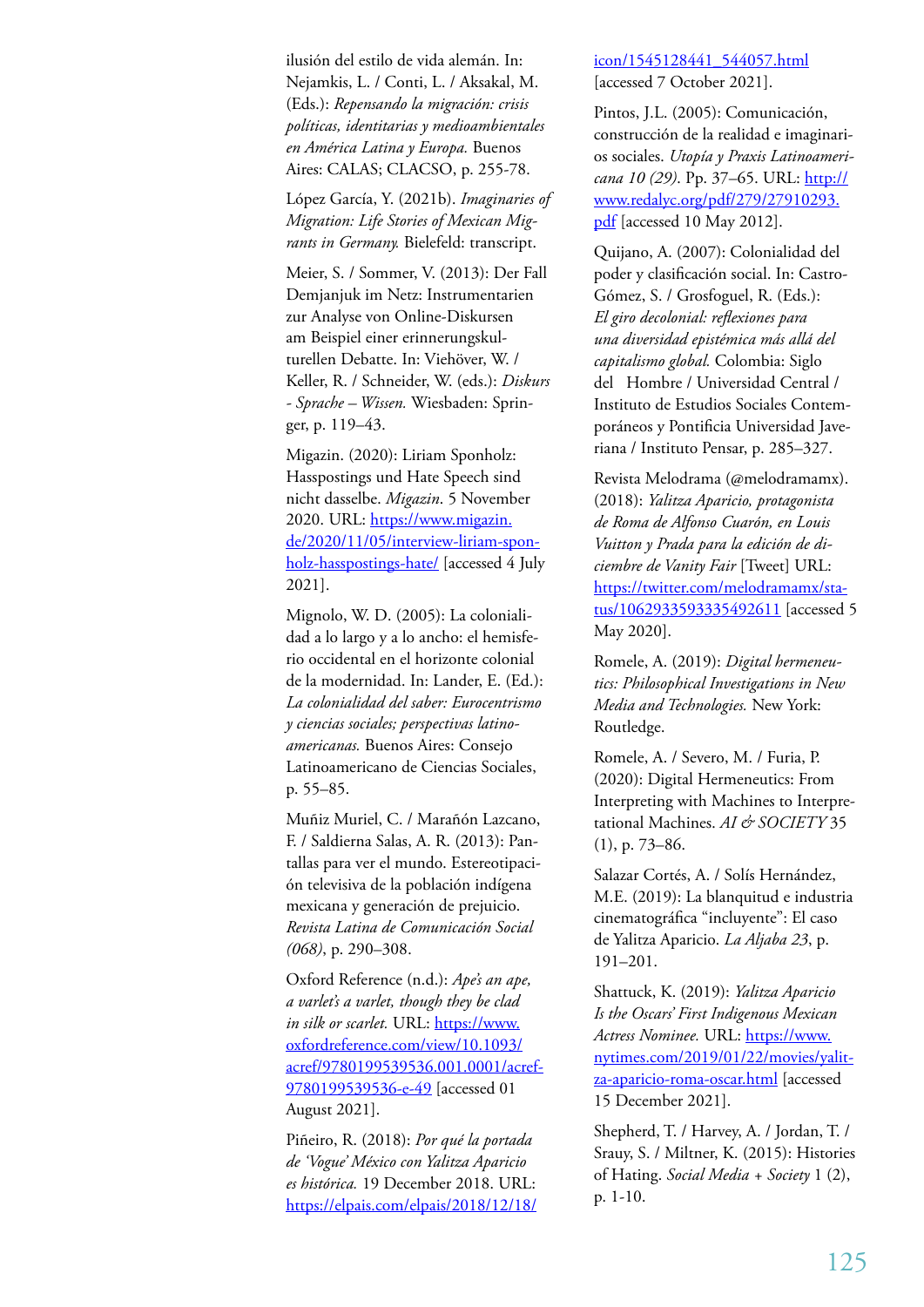Solis, P. / Güémez Graniel, B. / Lorenzo Holm, V. (2019): *Por mi raza hablará la desigualdad.* México: OXFAM México. URL: https://www.oxfammexico. org/sites/default/files/Por%20mi%20 raza%20hablara%20la%20desigualdad\_0.pdf [accessed 1 December 2020].

Solorzano, Enrique [@StiviDeTivi] (2018) [Tweet]. URL: https:// twitter.com/StiviDeTivi/status/1061797518797869057 [accessed 5 May 2020].

Sommer, V. (2018): Methodentriangulation von Grounded Theory und Diskursanalyse: Eine Rekonstruktion des Online-Diskurses zum Fall Demjanjuk. In: Pentzold, C. / Bischof, A. / Heise, N. (eds.): *Praxis Grounded Theory.* Wiesbaden: Springer, p. 105-130.

Sommer, V. (2020): Diskursanalyse. In: Friese, H. / Nolden, M. / Rabane, G. / Schreiter, M. (eds.): *Handbuch Soziale Praktiken und Digitale Alltagswelten.*  Wiesbaden: Springer, p. 424-33.

Sponholz, L. (2019): Hate Speech. In: Friese, H. / Nolden, M. / Schreiter, M. (eds.): *Rassismus im Alltag.* Bielefeld: transcript, p. 157-77.

Stegbauer, C. (2010): Reziprozität. In: Stegbauer, C. / Häußling, R. (eds.): *Handbuch Netzwerkforschung.* Wiesbaden: VS Verlag für Sozialwissenschaften, p. 113–22.

Störmer, M. (2021): *Krisenkommunikation in der digitalen Gesellschaft: Strategien und Lösungsansätze für eine nachhaltige Kommunikation.* Bielefeld: transcript.

Suler, J. (2004): The Online Disinhibition Effect. *CyberPsychology & Behavior*  7 (3), p. 321–26.

Tipa, J. (2020): Las prácticas corporales y el racismo colorista en el contexto mediático en México. *INTERdisciplina 8(22)*, p. 113–35. URL: http:// revistas.unam.mx/index.php/inter/ article/view/76421 [accessed 10 January 2022].

Torres Meixueiro, E. (2018): Yalitza Aparicio, una estrella ha nacido. *Vogue México y Latinoamérica.* 17 December 2018. URL: https://www.vogue.mx/ agenda/cultura/galerias/yalitza-apariciovogue-mexico-portada-exclusiva/6638 [accessed 2 January 2020].

Tubella, I. (2005): Television and Internet in the Construction of Identity. In: Castells, M. / Cardoso, G. (eds.): *The Network Society: From Knowledge to Policy.* Washington: Johns Hopkins Center for Transatlantic Relations, p. 257-68.

UNESCO (2019): *Mexican Actress Yalitza Aparicio named UNESCO Goodwill Ambassador.* URL: https:// en.unesco.org/news/mexican-actress-yalitza-aparicio-named-unesco-goodwillambassador [accessed 2 February 2021].

Vasconcelos, J. (2014): *La raza cósmica.* México: Editorial Porrúa.

Warf, B. (2021): Introduction. In: Warf, B. (ed.): *Geographies of the internet.* London, New York: Routledge, p. 1–15.

Weir, K. (2018): Alfonso Cuarón on Roma and the Mexico City of His Youth. *Vanity Fair.* 11 September 2018. URL: https://www.vanityfair.com/ hollywood/2018/11/alfonso-cuaron-onroma-and-the-mexico-city-of-his-youth [accessed 1 December 2018].

Wimmer, A. / Glick Schiller, N. (2002): Methodological Nationalism and Beyond: Nation–state Building, Migration and the Social Sciences. *Global Networks 2(4)*, p. 301–334.